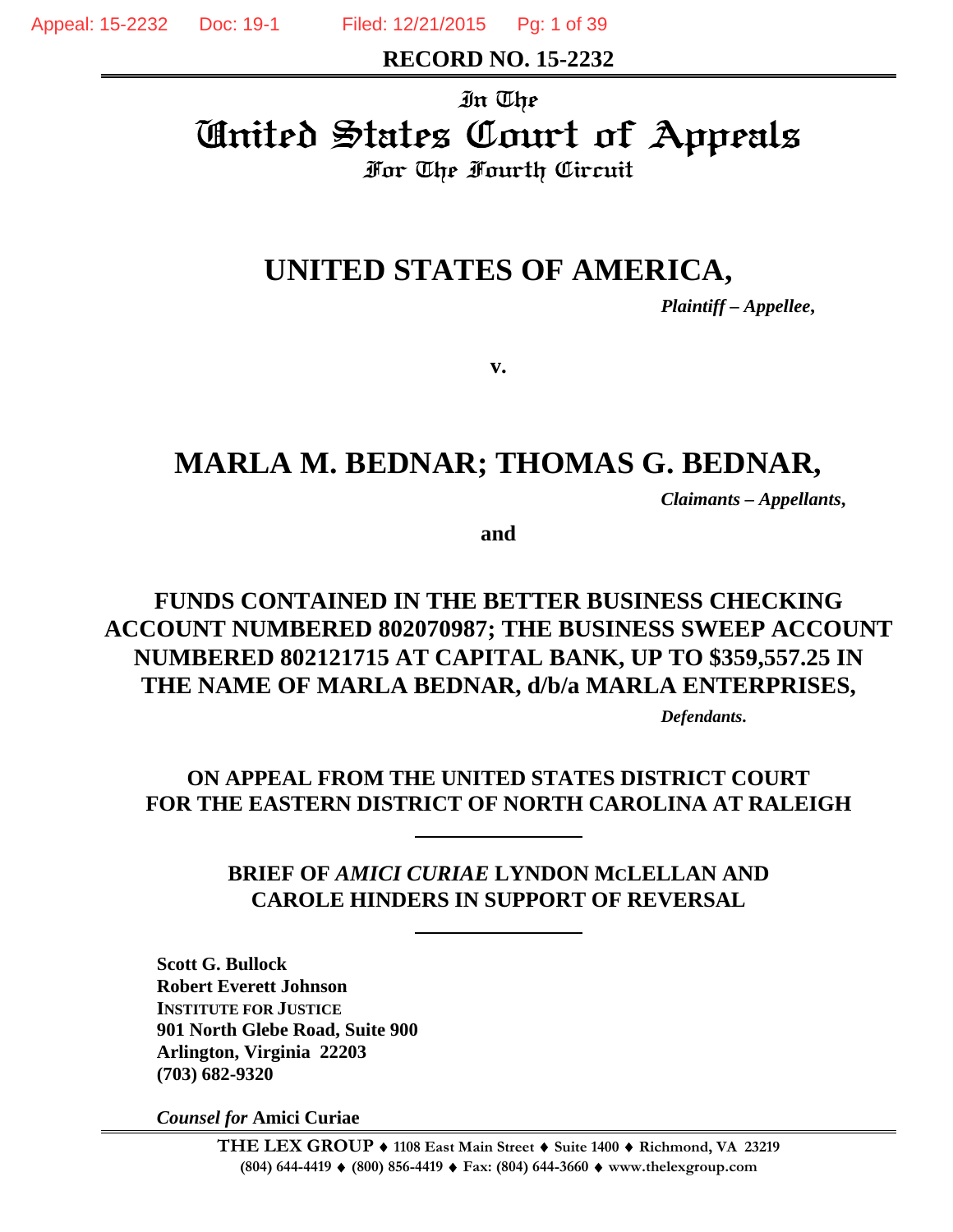#### UNITED STATES COURT OF APPEALS FOR THE FOURTH CIRCUIT DISCLOSURE OF CORPORATE AFFILIATIONS AND OTHER INTERESTS

Disclosures must be filed on behalf of all parties to a civil, agency, bankruptcy or mandamus case, except that a disclosure statement is **not** required from the United States, from an indigent party, or from a state or local government in a pro se case. In mandamus cases arising from a civil or bankruptcy action, all parties to the action in the district court are considered parties to the mandamus case.

Corporate defendants in a criminal or post-conviction case and corporate amici curiae are required to file disclosure statements.

If counsel is not a registered ECF filer and does not intend to file documents other than the required disclosure statement, counsel may file the disclosure statement in paper rather than electronic form. Counsel has a continuing duty to update this information.

No. 15-2232 Caption: United States of America v. Marla M. Bednar; Thomas G. Bednar

Pursuant to FRAP 26.1 and Local Rule 26.1,

BBBBBBBBBBBBBBBBBBBBBBBBBBBBBBBBBBBBBBBBBBBBBBBBBBBBBBBBBBBBBBBBBBBBBBBBBBBBBB LYNDON McLELLAN and CAROLE HINDERS  $(name of party/amicus)$ 

ZKRLVBBBBBBBBBBBBBBBBBBBBBBBPDNHVWKHIROORZLQJGLVFORVXUH Amici Curiae  $\alpha$  (appellant/appellee/petitioner/respondent/amicus/intervenor)

1. Is party/amicus a publicly held corporation or other publicly held entity?  $\Box$  YES  $\Box$  NO

BBBBBBBBBBBBBBBBBBBBBBBBBBBBBBBBBBBBBBBBBBBBBBBBBBBBBBBBBBBBBBBBBBBBBBBBBBBBBB

- 2. Does party/amicus have any parent corporations? If yes, identify all parent corporations, including all generations of parent corporations:  $YES\nabla NO$
- 3. Is 10% or more of the stock of a party/amicus owned by a publicly held corporation or other publicly held entity? If yes, identify all such owners:  $\Box$ YES $\nabla$ NO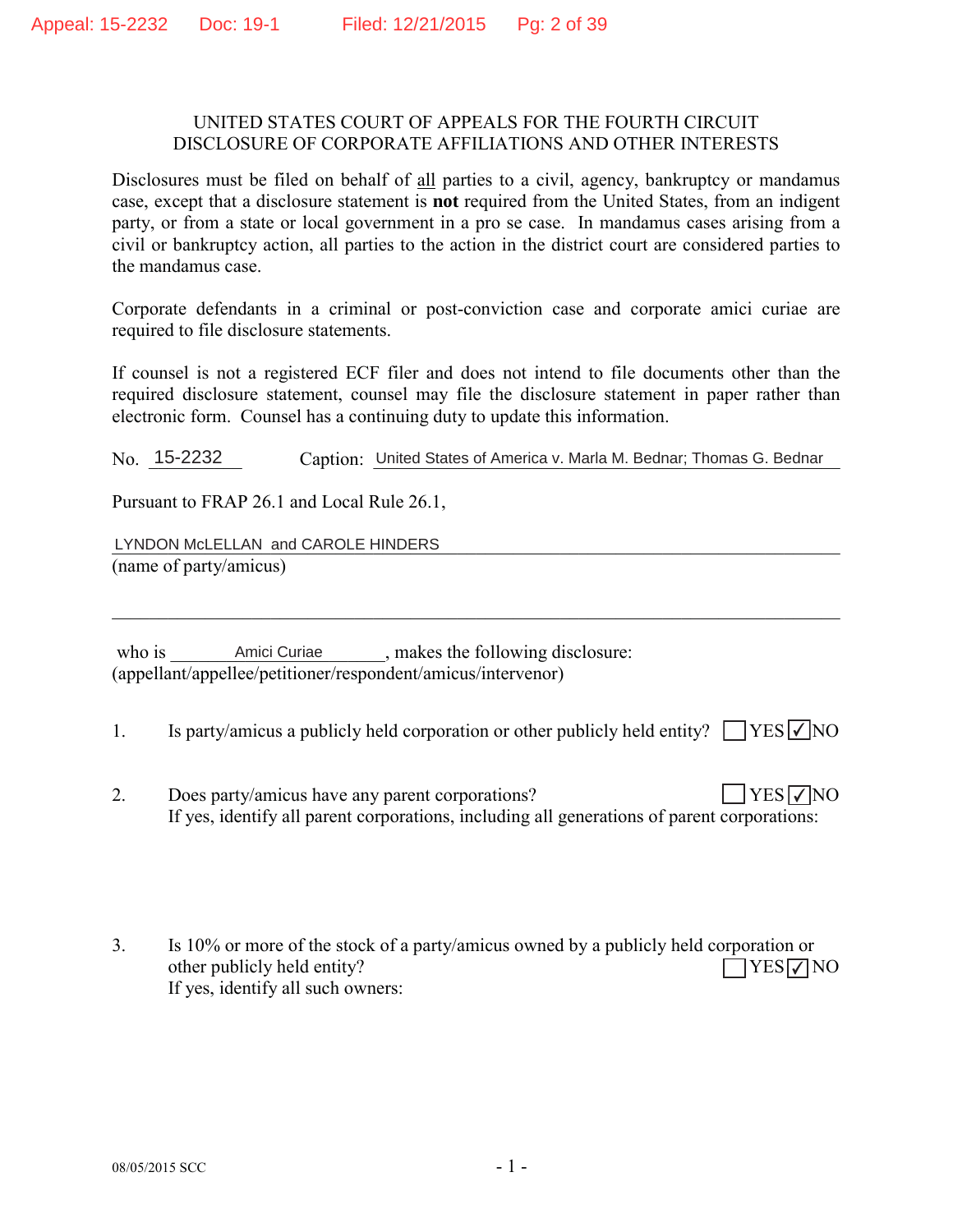- 4. Is there any other publicly held corporation or other publicly held entity that has a direct financial interest in the outcome of the litigation (Local Rule  $26.1(b)$ )? If yes, identify entity and nature of interest:  $YES$   $\vee$  NO
- 5. Is party a trade association? (amici curiae do not complete this question)  $\Box$  YES  $\Box$  NO If yes, identify any publicly held member whose stock or equity value could be affected substantially by the outcome of the proceeding or whose claims the trade association is pursuing in a representative capacity, or state that there is no such member:
- 6. Does this case arise out of a bankruptcy proceeding? If yes, identify any trustee and the members of any creditors' committee:  $\sqrt{\text{YES}}$ NO

Signature: /s/ Robert E. Johnson

Date: December 21, 2015

Counsel for: Amici Curiae

## **CERTIFICATE OF SERVICE**

**\*\*\*\*\*\*\*\*\*\*\*\*\*\*\*\*\*\*\*\*\*\*\*\*\*\***

I certify that on December 21, 2015 the foregoing document was served on all parties or their counsel of record through the CM/ECF system if they are registered users or, if they are not, by serving a true and correct copy at the addresses listed below:

/s/ Robert E. Johnson December 21, 2015  $(signature)$  (date)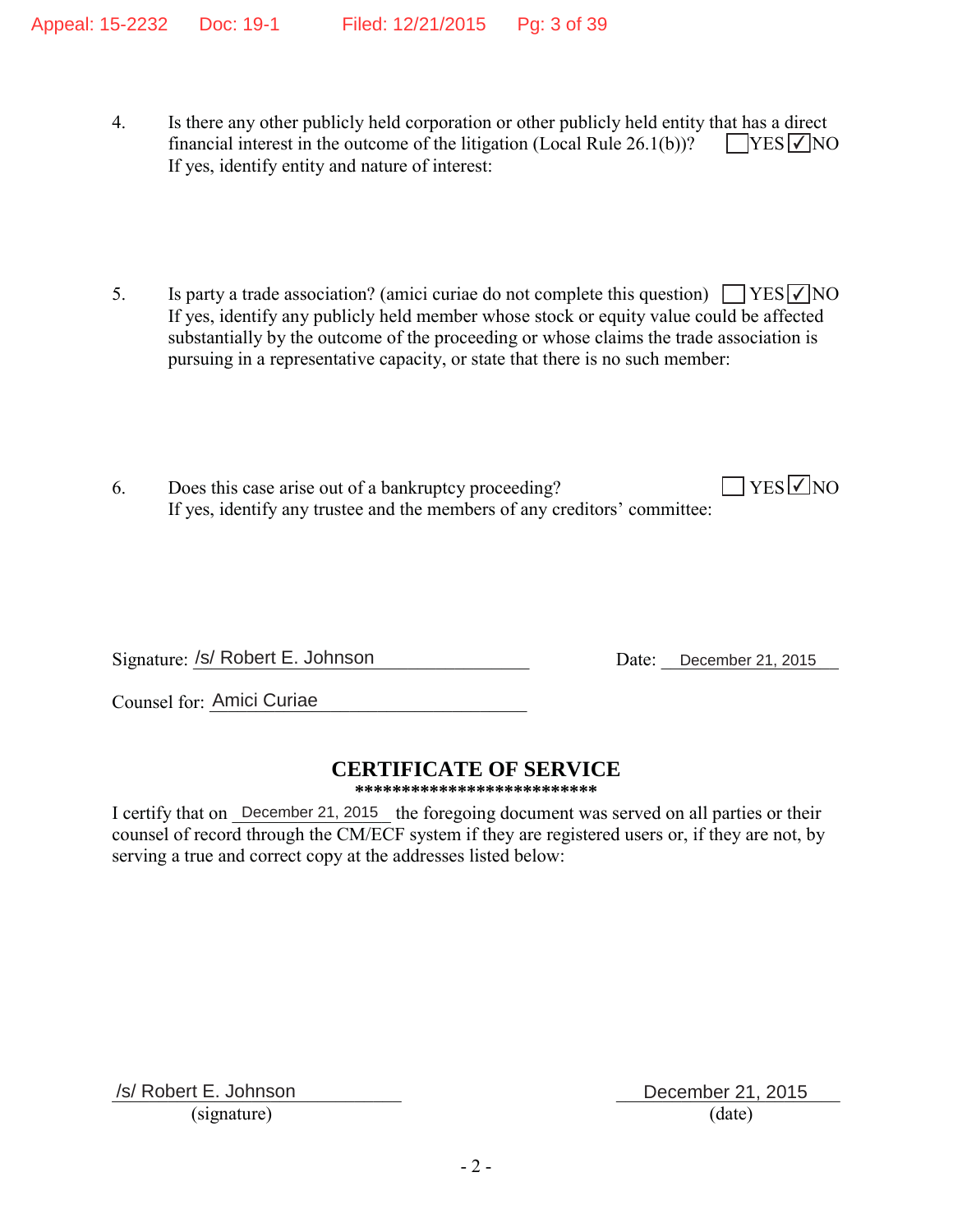## **TABLE OF CONTENTS**

# **Page**

| I.  | The Government Has Attempted To Use This Same Procedural |                                                                                                                |
|-----|----------------------------------------------------------|----------------------------------------------------------------------------------------------------------------|
|     | A.                                                       | Lyndon McLellan: Over \$107,000 Seized From A                                                                  |
|     | <b>B.</b>                                                | Carole Hinders: Over \$30,000 Seized From A Restaurant                                                         |
| II. |                                                          | The Government's Conduct In These Cases Is Part Of A<br>Broader Pattern Of "Seize First, Question Later" Law   |
|     | A.                                                       | The Government Seizes Property Without Meaningful                                                              |
|     | <b>B.</b>                                                | The Government Pressures Property Owners To Accept                                                             |
| Ш.  |                                                          | The Government Should Not Be Allowed To Evade Its<br>Obligation Under CAFRA To Pay Fees, Costs, And Interest20 |
|     | A.                                                       | CAFRA's Provision For Fees, Costs, And Interest Was<br>Designed To Deter And Redress Precisely This Kind Of    |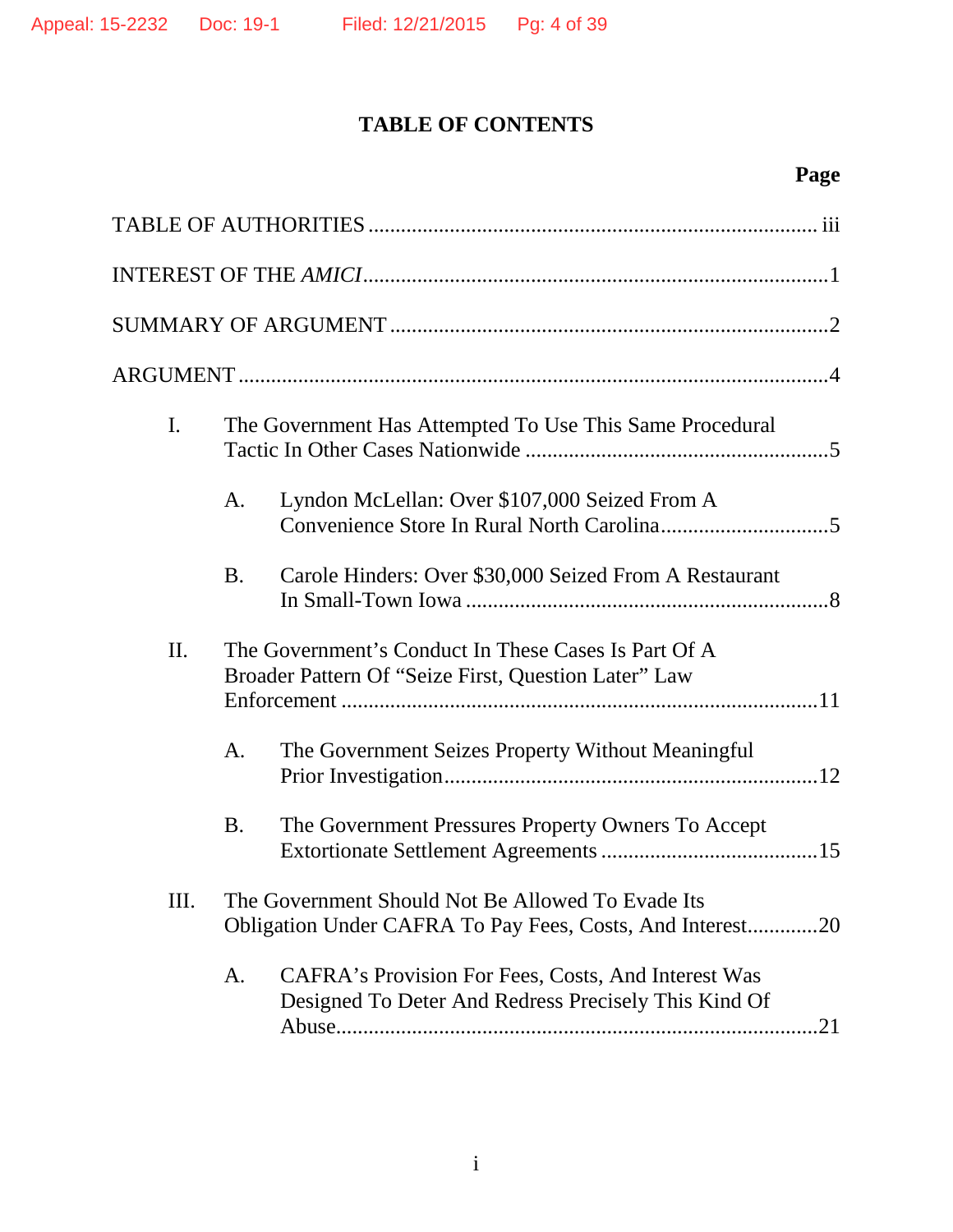| The Government's Procedural Maneuvering, If Allowed, |  |
|------------------------------------------------------|--|
| Will Undermine CAFRA's Reforms And Lead To           |  |
|                                                      |  |
|                                                      |  |

|--|

### CERTIFICATE OF COMPLIANCE

CERTIFICATE OF FILING AND SERVICE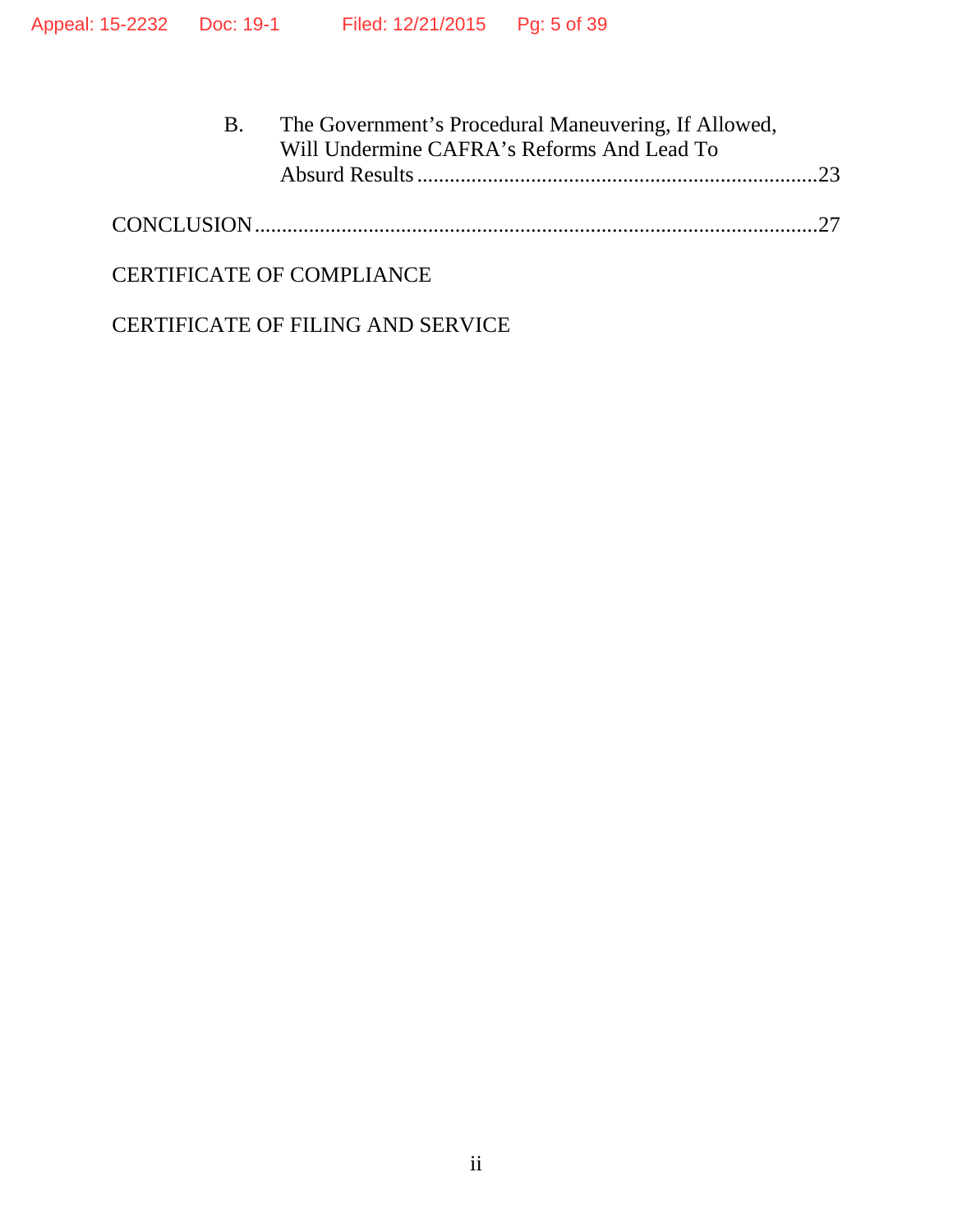## **TABLE OF AUTHORITIES**

## **Page(s)**

## **CASES**

| In the Matter of the Seizure of Four Hundred Forty Six Thousand Six     |
|-------------------------------------------------------------------------|
| Hundred Fifty One Dollars an Eleven Cents in U.S. Currency,             |
| United States v. \$107,702.66 in U.S. Currency Seized from Lumbee       |
| Guaranty Bank Account Number XXXX2495,                                  |
|                                                                         |
| United States v. $$11,0000.00$ in U.S. Currency,                        |
|                                                                         |
| United States v. \$62,936.04 in U.S. Currency,                          |
|                                                                         |
| United States v. Thirty Five Thousand Six Hundred Fifty-One Dollars and |
| Eleven Cents in U.S. Currency,                                          |
|                                                                         |
| United States v. Thirty-Three Thousand Two Hundred Forty-Four Dollars   |
| and Eighty-Six Cents in U.S. Currency,                                  |
|                                                                         |
| United States v. Thirty-Two Thousand Eight Hundred Twenty Dollars and   |
| Fifty-Six Cents $(\$32,820.56)$ in U.S. Currency,                       |
|                                                                         |
| <b>STATUTES</b>                                                         |
|                                                                         |
|                                                                         |
|                                                                         |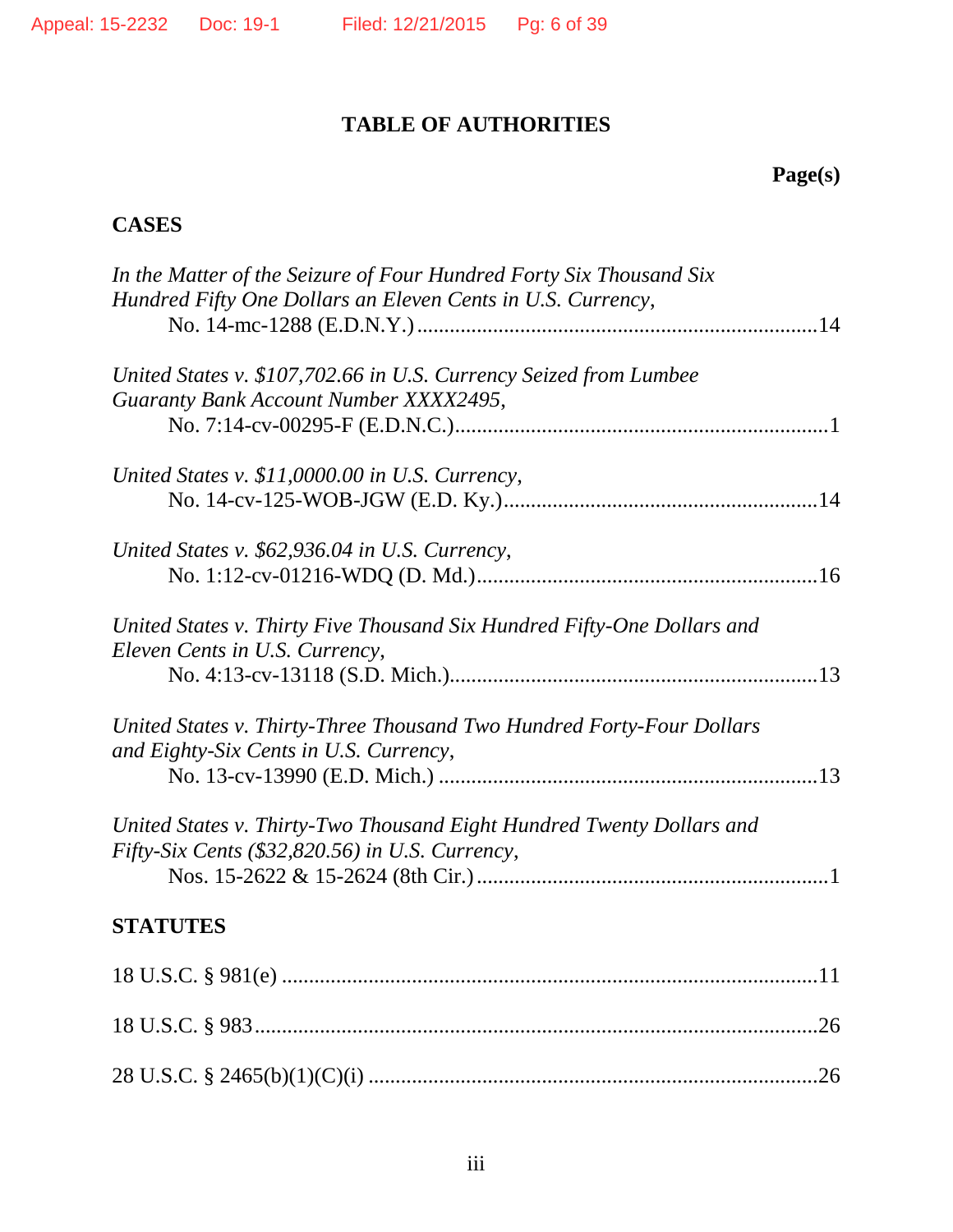# **RULE**

## **COURT DOCUMENTS**

| Appellant's Brief, United States v. Thirty-Two Thousand Eight Hundred<br>Twenty Dollars and Fifty-Six Cents (\$32,820.56) in U.S. Currency, Nos. 15-                                                                      |
|---------------------------------------------------------------------------------------------------------------------------------------------------------------------------------------------------------------------------|
| Declaration of Lawrence Salzman, United States v. Thirty-Two Thousand<br>Eight Hundred Twenty Dollars and Fifty-Six Cents (\$32,820.56) in U.S.<br>Currency, No. C13-4102-LTS (N.D. Iowa Feb. 2015) (Docket No. 32-2)18   |
| Exhibit C to Lyndon McLellan's Response to the Government's Motion to<br>Dismiss Without Prejudice, United States v. \$107,702.66 in U.S. Currency<br>Seized from Lumbee Guaranty Bank Account Number XXXX2495, No. 7:14- |
| Petition for Remission or Mitigation of Randy and Karen Sowers (DOJ July                                                                                                                                                  |
| Plaintiff's Reply Memorandum, United States v. \$107,702.66 in U.S.<br>Currency Seized from Lumbee Guaranty Bank Account Number XXXX2495,                                                                                 |
| Response of Claimants to Plaintiff's Motion for Voluntary Dismissal<br>Without Prejudice, United States v. \$107,702.66 in U.S. Currency Seized<br>from Lumbee Guaranty Bank Account Number XXXX2495, No. 7:14-cv-        |
| <b>LEGISLATIVE HISTORY</b>                                                                                                                                                                                                |
|                                                                                                                                                                                                                           |
|                                                                                                                                                                                                                           |
| Testimony of Jeffrey Hirsch, House Ways and Means Subcommittee on<br>Oversight (Feb. 11, 2015), <i>available at http://1.usa.gov/1NJc0Q825</i> , 26                                                                       |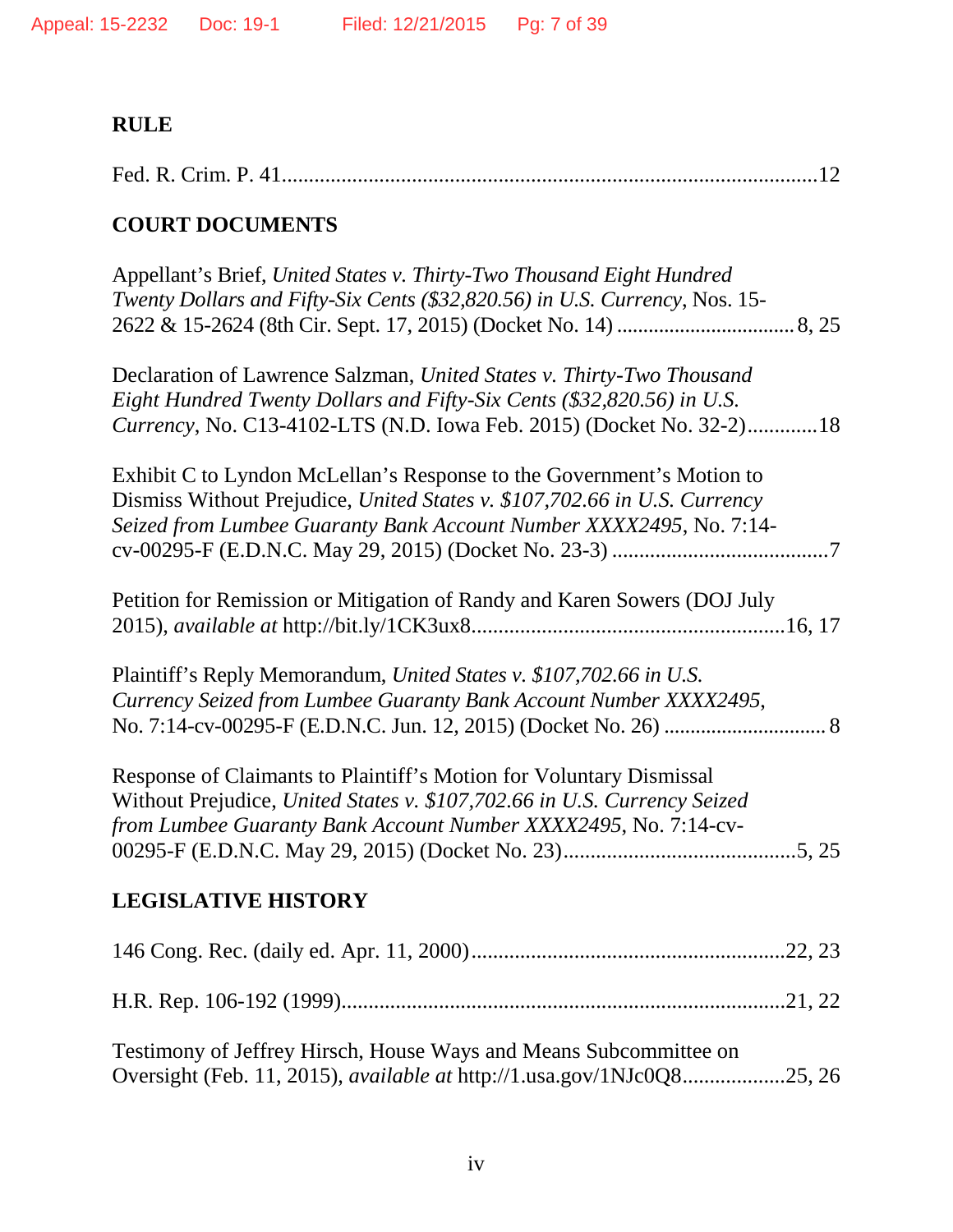## **REPORTS AND TREATISE**

| Dick M. Carpenter II, Ph.D., and Larry Salzman, Seize First, Question<br>Later: The IRS and Civil Forfeiture (Feb. 2015), available at                                |
|-----------------------------------------------------------------------------------------------------------------------------------------------------------------------|
| Dick M. Carpenter II, Ph.D., et al., Policing for Profit: The Abuse of Civil<br><i>Asset Forfeiture</i> (2d ed. Nov. 2015), <i>available at http://ij.org/report/</i> |
|                                                                                                                                                                       |
| Stefan D. Cassella, Asset Forfeiture Law in the United States (2007)12                                                                                                |
| <b>OTHER AUTHORITIES</b>                                                                                                                                              |
| Jason Clayworth, <i>Iowa Forfeiture Fight Gets Nation's Attention</i> , Des<br>Moines Register, Apr. 4, 2015, available at http://dmreg.co/1NcftW78                   |
| Shaila Dewan, Law Lets I.R.S. Seize Accounts on Suspicion, No Crime<br>Required, N.Y. Times, Oct. 25, 2014, available at http://nyti.ms/1ztF1tx8, 18                  |
| Shaila Dewan, Rules Change on I.R.S. Seizures, Too Late for Some, N.Y.                                                                                                |
| Editorial, IRS Should Admit Error in NC Forfeiture Case, News & Observer,                                                                                             |
| Editorial, The IRS's Ill-Gotten Gains, The Wall Street Journal, July 15,                                                                                              |
| Erin Fuchs, The IRS Has Been Holding This Guy's \$447,000 For Two Years,<br>And He's Never Been Charged With A Crime, Business Insider, Nov. 6,                       |
| Christopher Ingraham, Drug Cops Took a College Kid's Savings and Now<br>13 Police Departments Want a Cut, Washington Post, Jun. 30, 2015,                             |
| Christopher Ingraham, How the IRS Seized a Man's Life Savings Without<br>Ever Charging Him With a Crime, Washington Post, May 15, 2015,                               |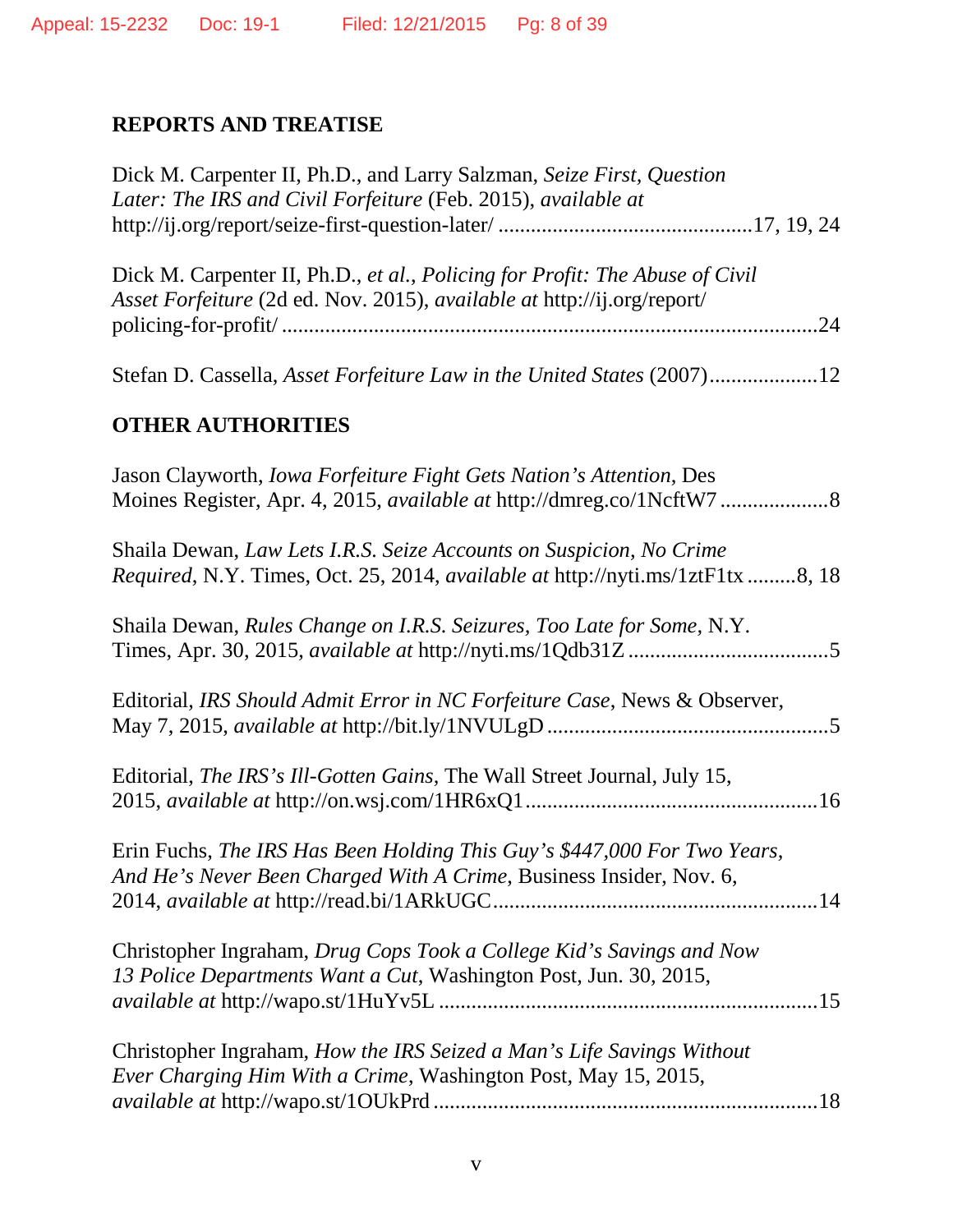| Institute for Justice, Taken: Federal Lawsuit in Michigan Challenges                                                                                |  |
|-----------------------------------------------------------------------------------------------------------------------------------------------------|--|
| German Lopez, Why Police Could Seize A College Student's Life Savings<br>Without Charging Him For a Crime, Vox, Oct. 8, 2015, available at          |  |
| Robert O'Harrow Jr. et al., They Fought the Law. Who Won?, Washington<br>Post, Sept. 8, 2014, available at http://wapo.st/1wet45B19, 20             |  |
| Melissa Quinn, The IRS Seized \$107,000 From This North Carolina Man's<br>Bank Account, The Daily Signal, May 11, 2015, available at                |  |
| Michael Sallah et al., Stop and Seize, Washington Post, Sept. 6, 2014,                                                                              |  |
| Larry Salzman and Robert Everett Johnson, Op-Ed, IRS Seizes First, Asks<br>Questions Later, Politico, Feb. 10, 2015, available at http://politi.co/ |  |
|                                                                                                                                                     |  |
| Rachel Weiner, Uncle Sam May Have Picked The Wrong Cash Cow,<br>Washington Post, Apr. 14, 2015, available at http://wapo.st/1czMEVi16               |  |
| George F. Will, Op-Ed, The Heavy Hand of the IRS, Washington Post, Apr.                                                                             |  |
| John Yoder and Brad Cates, Op-Ed, Government Self-Interest Corrupted a<br>Crime-Fighting Tool Into an Evil, Washington Post, Sept. 18, 2014,        |  |
|                                                                                                                                                     |  |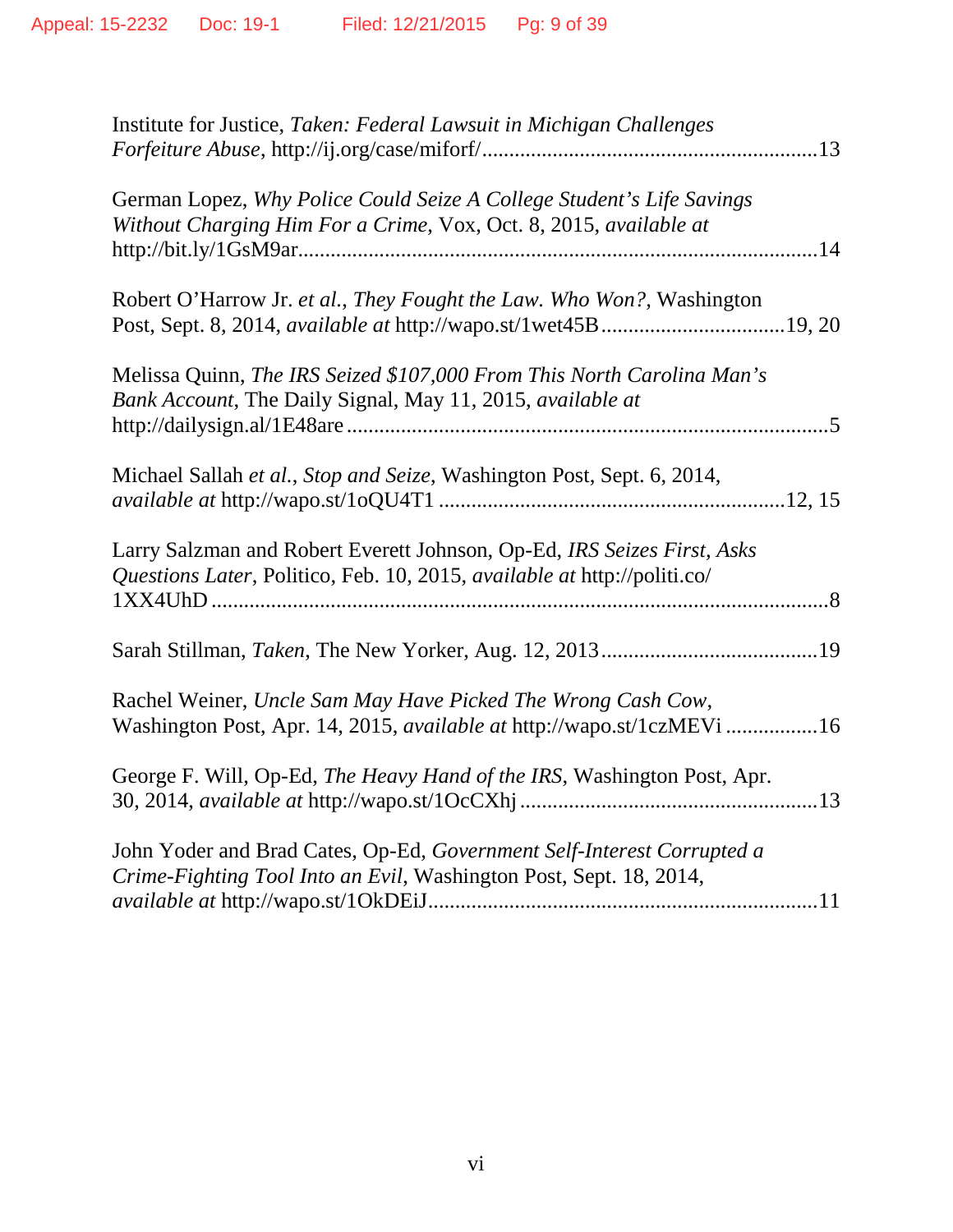### **INTEREST OF THE** *AMICI*[1](#page-9-0)

Carole Hinders and Lyndon McLellan are hard-working small business owners who had their entire bank accounts seized through civil forfeiture because they deposited cash in the bank in amounts under \$10,000. Carole runs a restaurant in small-town Iowa, and Lyndon runs a convenience store in rural North Carolina. Both Carole and Lyndon fought for months, and at great expense, in order to prove their innocence, and both recovered their money after the government eventually agreed to give it back. In both cases—as in *this* case—the government then sought dismissal without prejudice in order to avoid its obligation to pay fees, costs, and interest under the Civil Asset Forfeiture Reform Act of 2000 ("CAFRA").

Carole and Lyndon have a direct and straightforward interest in the outcome of this appeal, as both are currently litigating to secure the fees, costs, and interest that they are entitled to under CAFRA. *See United States v. Thirty-Two Thousand Eight Hundred Twenty Dollars and Fifty-Six Cents (\$32,820.56) in U.S. Currency*, Nos. 15-2622 & 15-2624 (8th Cir.); *United States v. \$107,702.66 in U.S. Currency Seized from Lumbee Guaranty Bank Account Number XXXX2495*, No. 7:14-cv-00295-F (E.D.N.C.).

<span id="page-9-0"></span><sup>&</sup>lt;sup>1</sup> No person other than *amici* or their counsel contributed money intended to fund the preparation and submission of this brief. In addition, no party or party's counsel authored this brief in whole or in part or contributed money intended to fund the preparation or submission of this brief.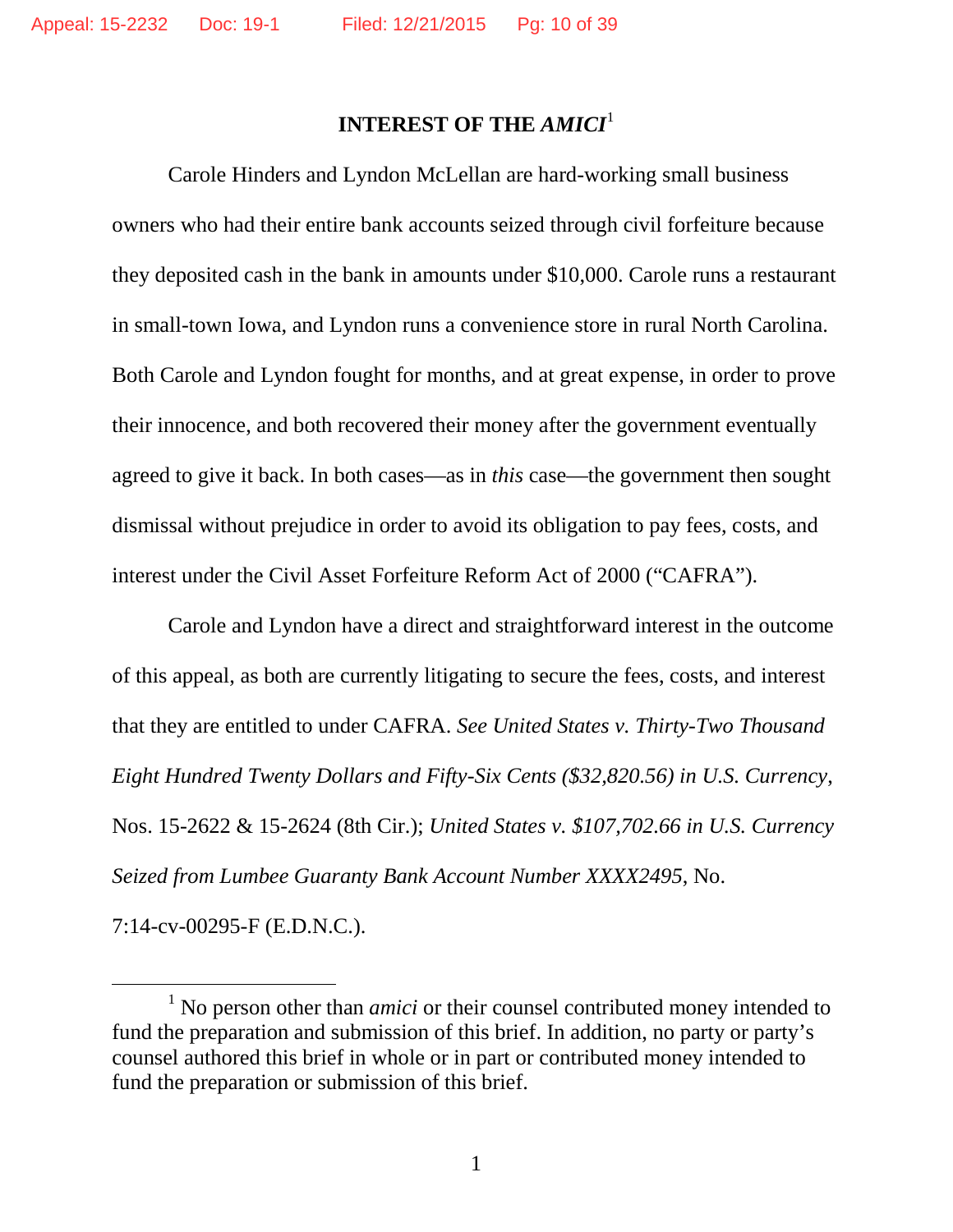Carole and Lyndon submit this brief to bring the Court's attention to the national implications of this appeal. CAFRA's provision for fees, costs, and interest serves three vitally important public purposes: first, to create a financial disincentive for meritless forfeiture actions; second, to promote the availability of counsel for forfeiture claimants; and, third, to make forfeiture victims at least partly whole. But the government—in this and other cases—believes it has found a way to vitiate that protection, by seizing property without prior investigation and then seeking dismissal *without* prejudice if it later turns out the seizure was an error. The government's procedural gambit facilitates precisely the type of abuse of the civil forfeiture laws that CAFRA was designed to redress, and a decision from this Court approving or disapproving that course of procedure will have ramifications for civil forfeiture cases nationwide.

#### **SUMMARY OF ARGUMENT**

The government's procedural maneuvering in this case—and its relation to CAFRA's provision for fees, costs, and interest—can only be fully appreciated in the context of a broader pattern of law enforcement abuse that is facilitated and encouraged by the civil forfeiture laws. This brief is intended to open a window on that broader context.

Numerous cases follow the same pattern: Using the civil forfeiture laws, government takes property without meaningful prior investigation, based only on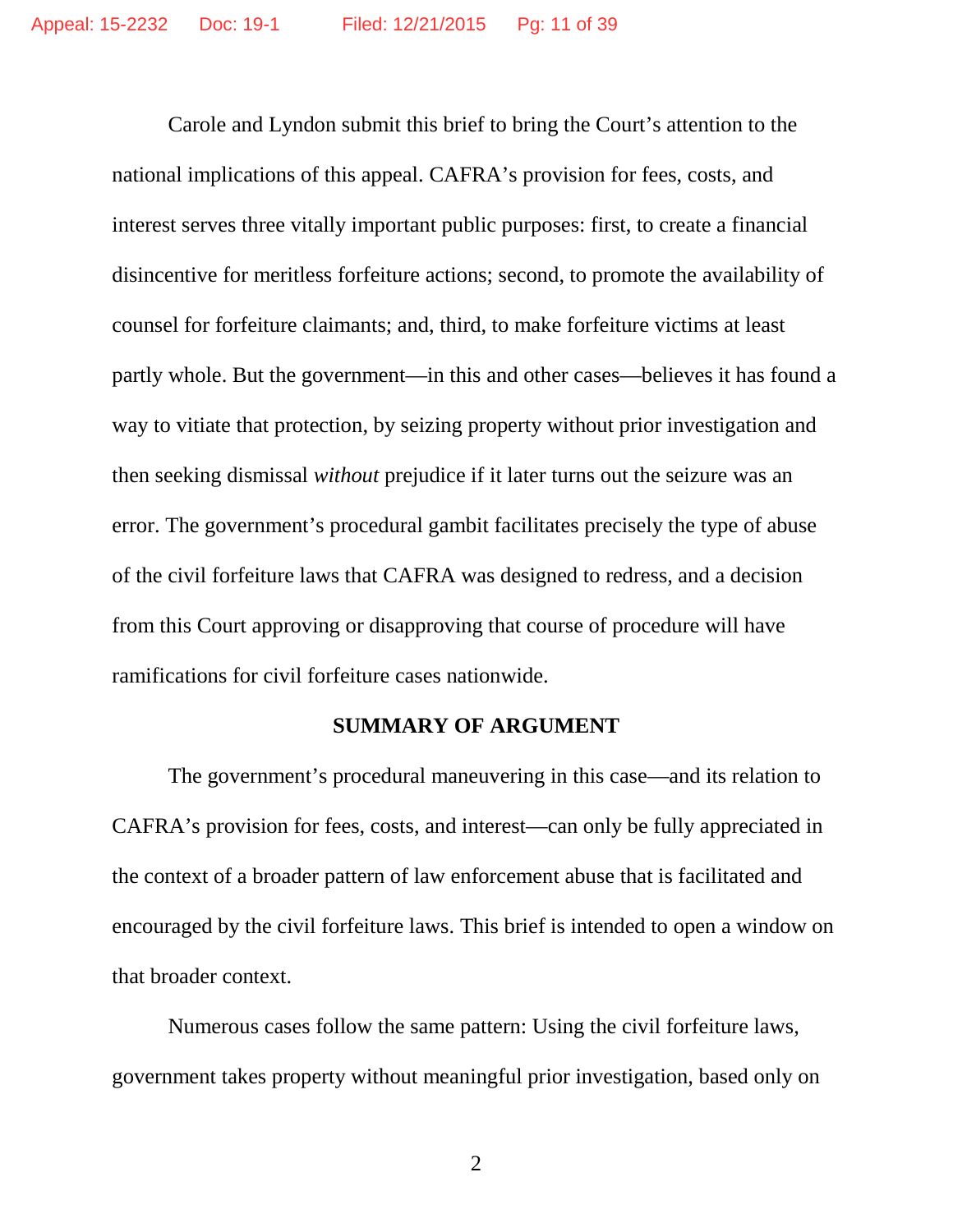suspicion of a crime. The government then forces property owners to incur significant expenses—including the expense to retain a lawyer—to preserve their property rights. The government seeks to negotiate settlement agreements, compelling property owners to cede their property or other legal rights to avoid the expense of litigation. And, finally, if and when property owners resist these strong-arm tactics, the government returns the property and seeks dismissal without prejudice in an attempt to avoid the government's statutory obligation to provide some limited recompense to make the property owner whole.

CAFRA's provision for fees, costs, and interest was designed to deter and redress precisely this kind of conduct by the government. Indeed, stories of abuse detailed in the legislative history follow this same pattern of "seize first, question later" law enforcement abuse.

The government's procedural maneuvering, approved by the court below, threatens to undermine CAFRA's reforms in at least three different ways. First, CAFRA's provision for fees, costs, and interest creates a financial disincentive for meritless seizures, yet the tactic adopted by the government would eliminate that disincentive by allowing the government to walk away from meritless seizures without financial consequence. Second, while CAFRA's fee-shifting provision provides an incentive for lawyers to take on forfeiture cases, this incentive would largely disappear if the government could so easily evade CAFRA's command.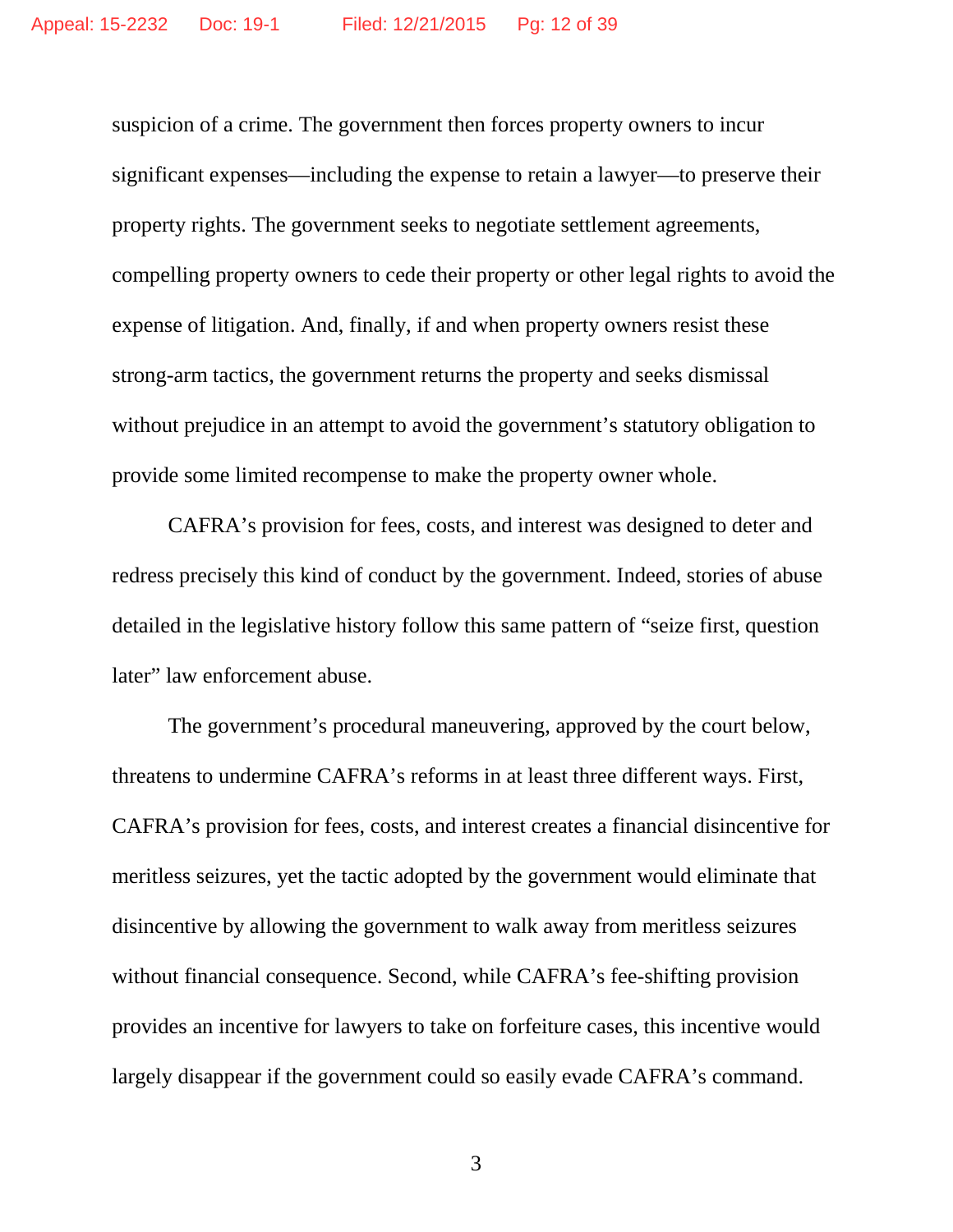And, third, while CAFRA's provision for fees, costs, and interest is designed to ensure that victims of meritless civil forfeiture actions are made whole, the government's tactic denies any recompense to individuals who have been forced to expend significant resources to recover property. Indeed, if the government's tactic were approved, the result would be absurd: Claimants who recovered their property after a final decision on the merits—perhaps based on a legal technicality or a close judgment call—would receive recompense, but victims of plainly meritless seizures who recovered their property prior to a final judgment would receive no recompense at all. That is not, and should not be, the law.

#### **ARGUMENT**

This brief opens by recounting the specific experiences of *amici* Carole Hinders and Lyndon McLellan, which closely parallel the experience of Appellants in this case. *Infra* 5-11. The brief then places *amici*'s stories—and this case—in the broader context of the government's "seize first, question later" approach to civil forfeiture. *Infra* 11-20. Finally, the brief closes by relating this broader context to Congress's aims in enacting CAFRA's provision for fees, costs, and interest. *Infra*  20-27. Congress legislated to address precisely these types of meritless forfeiture actions, and the government's conduct in this case threatens to fatally undermine Congress's legislative goals.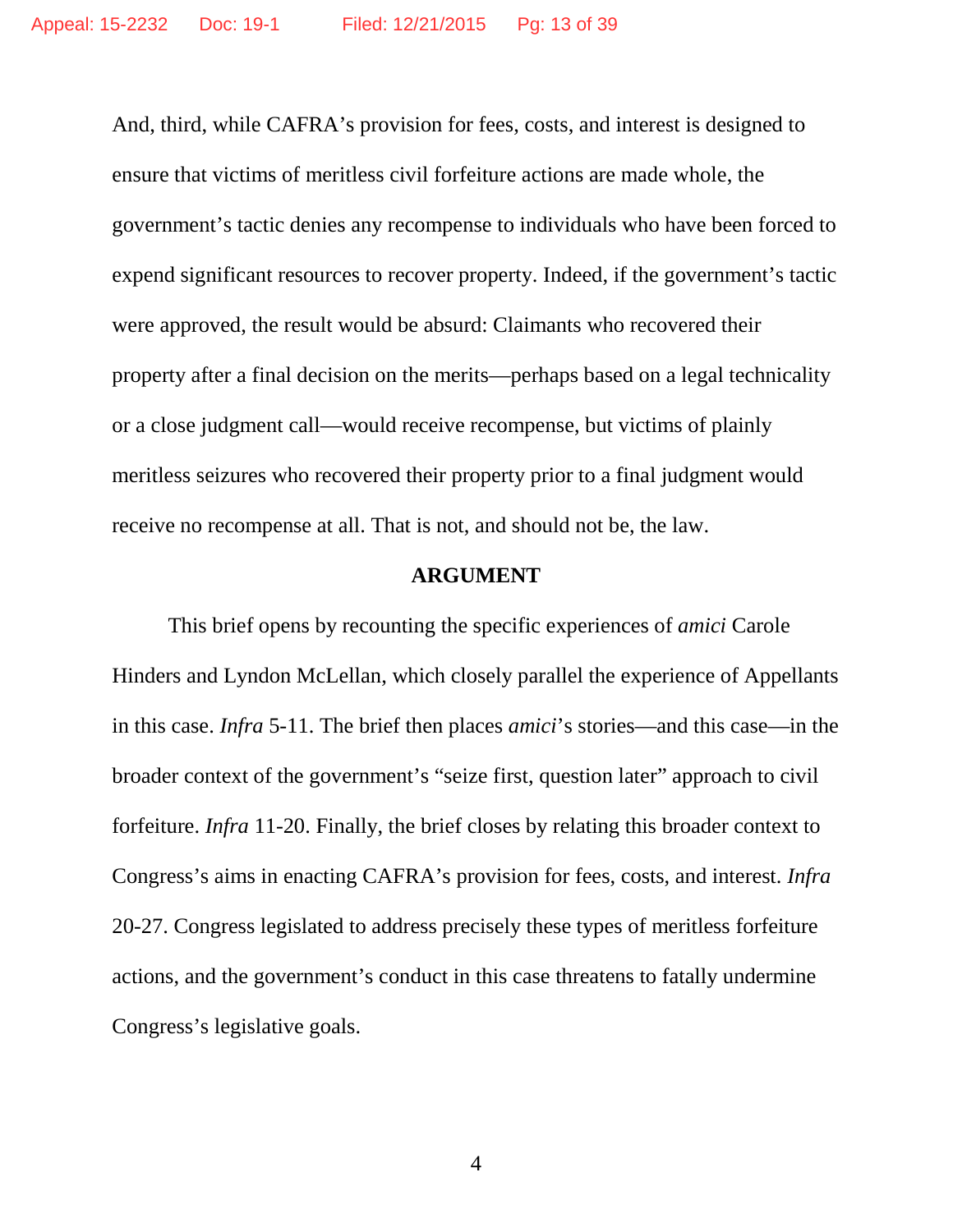## **I. The Government Has Attempted To Use This Same Procedural Tactic In Other Cases Nationwide.**

The government's conduct in this case is not unique; rather, it bears a striking resemblance to the government's treatment of *amici* Lyndon McLellan and Carole Hinders. Lyndon's case arose in the same judicial district as the instant case and was pursued by the same AUSA. Carole's case arose in small-town Iowa. In both cases, the government used the civil forfeiture laws to upend the lives of honest, hard-working small business-owners and then sought to walk away without facing any consequence for its actions.

## **A. Lyndon McLellan: Over \$107,000 Seized From A Convenience Store In Rural North Carolina.**

Lyndon McLellan grew up working in his parents' convenience store, and in [2](#page-13-0)001 he decided to go into that same line of business for himself. $^2$  He purchased a store in rural North Carolina, named it L&M Convenience Mart, and worked for

<span id="page-13-0"></span> $2$  Lyndon's story is detailed—with supporting citations and documentation in his response to the government's motion for voluntary dismissal without prejudice. *See* Response of Claimants to Plaintiff's Motion for Voluntary Dismissal Without Prejudice, *United States v. \$107,702.66 in U.S. Currency Seized from Lumbee Guaranty Bank Account Number XXXX2495*, No. 7:14-cv-00295-F (E.D.N.C. May 29, 2015) (Docket No. 23). The case was also widely reported in the press. *See*, *e.g.*, Shaila Dewan, *Rules Change on I.R.S. Seizures, Too Late for Some*, N.Y. Times, Apr. 30, 2015, *available at* http://nyti.ms/1Qdb31Z; Editorial, *IRS Should Admit Error in NC Forfeiture Case*, News & Observer, May 7, 2015, *available at* http://bit.ly/1NVULgD; Melissa Quinn, *The IRS Seized \$107,000 From This North Carolina Man's Bank Account*, The Daily Signal, May 11, 2015, *available at* http://dailysign.al/1E48are.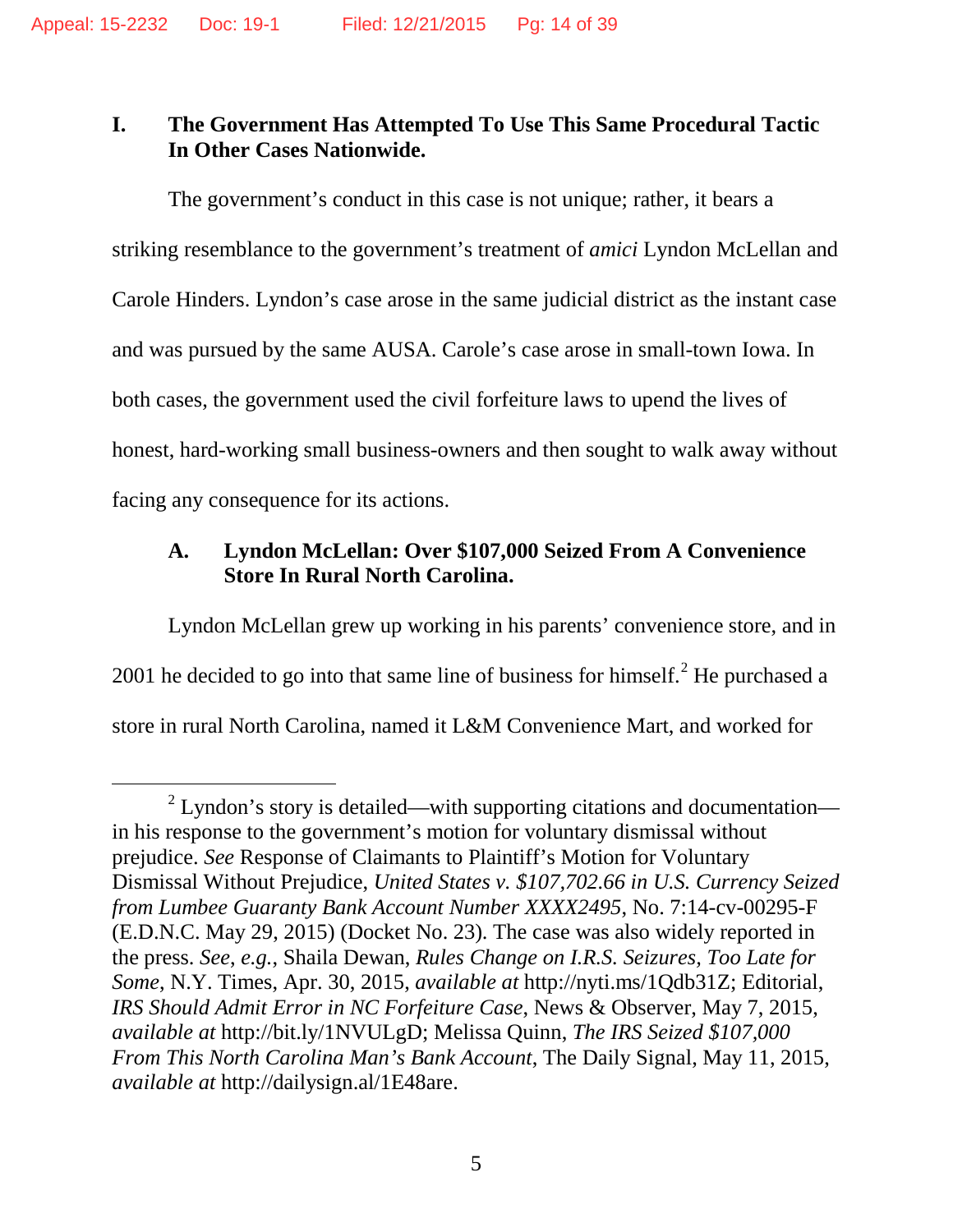years to grow the business. Today, L&M is a place where locals gather for meals (you can get a catfish sandwich for \$2.75) and to see a friendly face.

Lyndon does a substantial cash business, and his niece is charged with depositing the business's cash receipts in the bank. Back in 2001, when the business first opened, a bank teller informed the niece that there was unspecified "paperwork" associated with transactions over \$10,000. The niece, unaware of the precise nature of this "paperwork," but hoping to avoid time-consuming red tape at the bank, made it a habit to keep cash deposits under \$10,000.

In July 2014, the government seized the entire bank account for L&M—over \$107,000. The government did not speak to Lyndon or his niece about the bank deposits before applying for the warrant. Instead, the government obtained its seizure warrant via an *ex parte* affidavit filled out by a state police officer, who identified a series of deposits under \$10,000 and concluded based on this pattern that Lyndon structured his deposits to evade federal bank reporting laws.

Over the following months, Lyndon incurred significant expenses trying to convince the government to return his money. Lyndon paid a retainer to hire a private attorney, and he also paid an accountant to audit his business so that he could demonstrate that his deposits were legitimately earned. Lyndon and his accountant presented the results of the audit at a meeting with attorneys for the government, but still the government refused to return the money it had seized.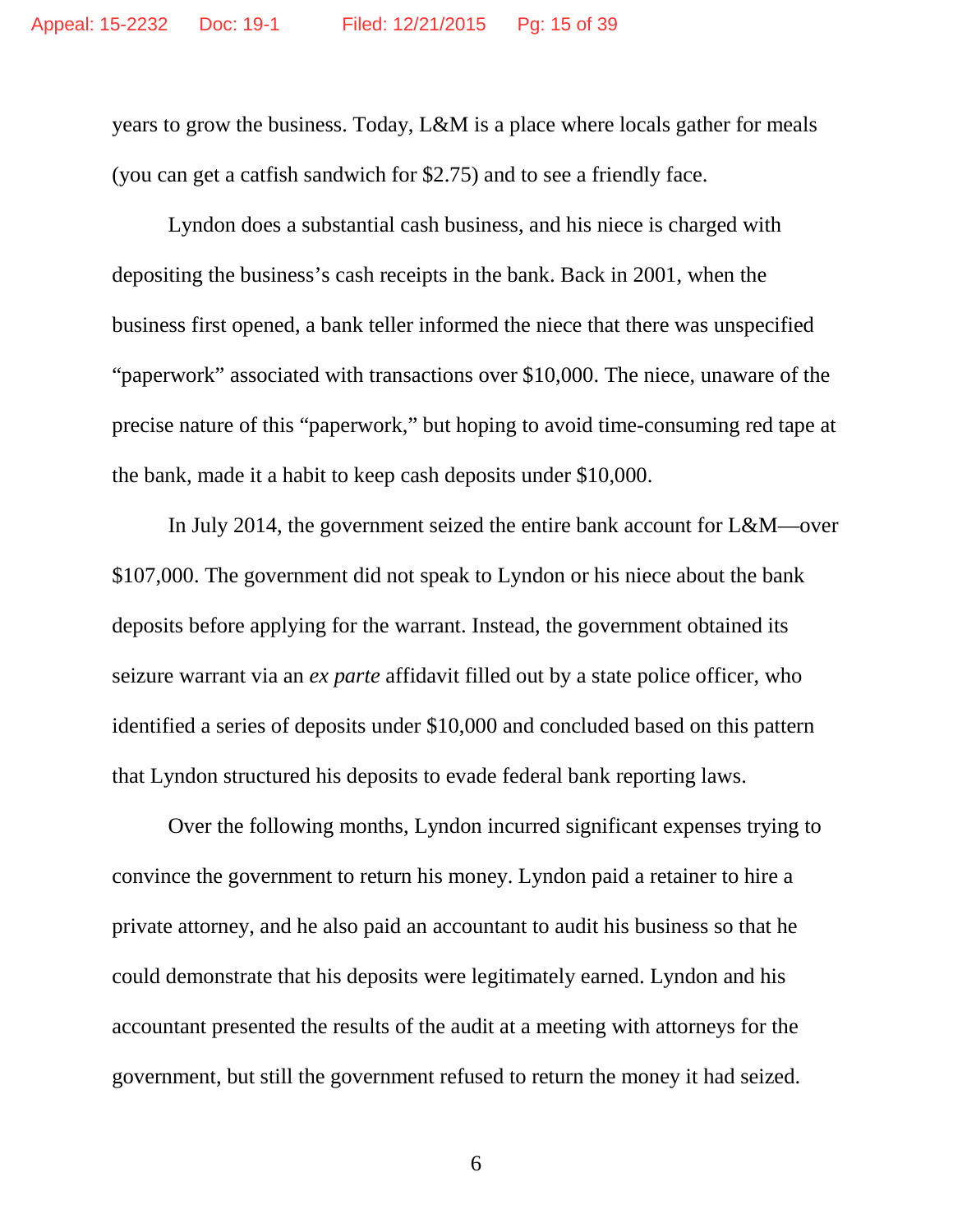In the course of these discussions with the government, Lyndon's attorney forwarded to the responsible AUSA a video clip in which Lyndon's case was discussed by Members of Congress at a congressional hearing. These Members of Congress were concerned that the government was continuing to pursue Lyndon's case even after the IRS's announcement, in October 2014, that it would no longer apply the structuring laws to cases like Lyndon's. The AUSA—who was also the AUSA responsible for Appellants' case—reacted to news of this congressional scrutiny with an email stating that publicity "doesn't help" and "just ratchets up feelings in the agency."<sup>[3](#page-15-0)</sup> The AUSA offered to "return 50% of the money" and announced: "Your client needs to resolve this or litigate it."

Presented with a choice between a 50% settlement and litigation, Lyndon retained new *pro bono* counsel from the Institute for Justice and proceeded to litigation. But the government did not even allow the case to get to discovery. Less than two weeks after Lyndon filed his Answer to the Complaint, and less than two months after the government insisted on a 50% settlement, the government offered to return 100% of the money if Lyndon agreed to waive his right to attorney fees, costs, and interest, as well as any claim against the government relating to the

<span id="page-15-0"></span> $3$  A copy of this email is included as Exhibit C to Lyndon McLellan's response to the government's motion to dismiss without prejudice. *See United States v. \$107,702.66 in U.S. Currency Seized from Lumbee Guaranty Bank Account Number XXXX2495*, No. 7:14-cv-00295-F (E.D.N.C. May 29, 2015) (Docket No. 23-3).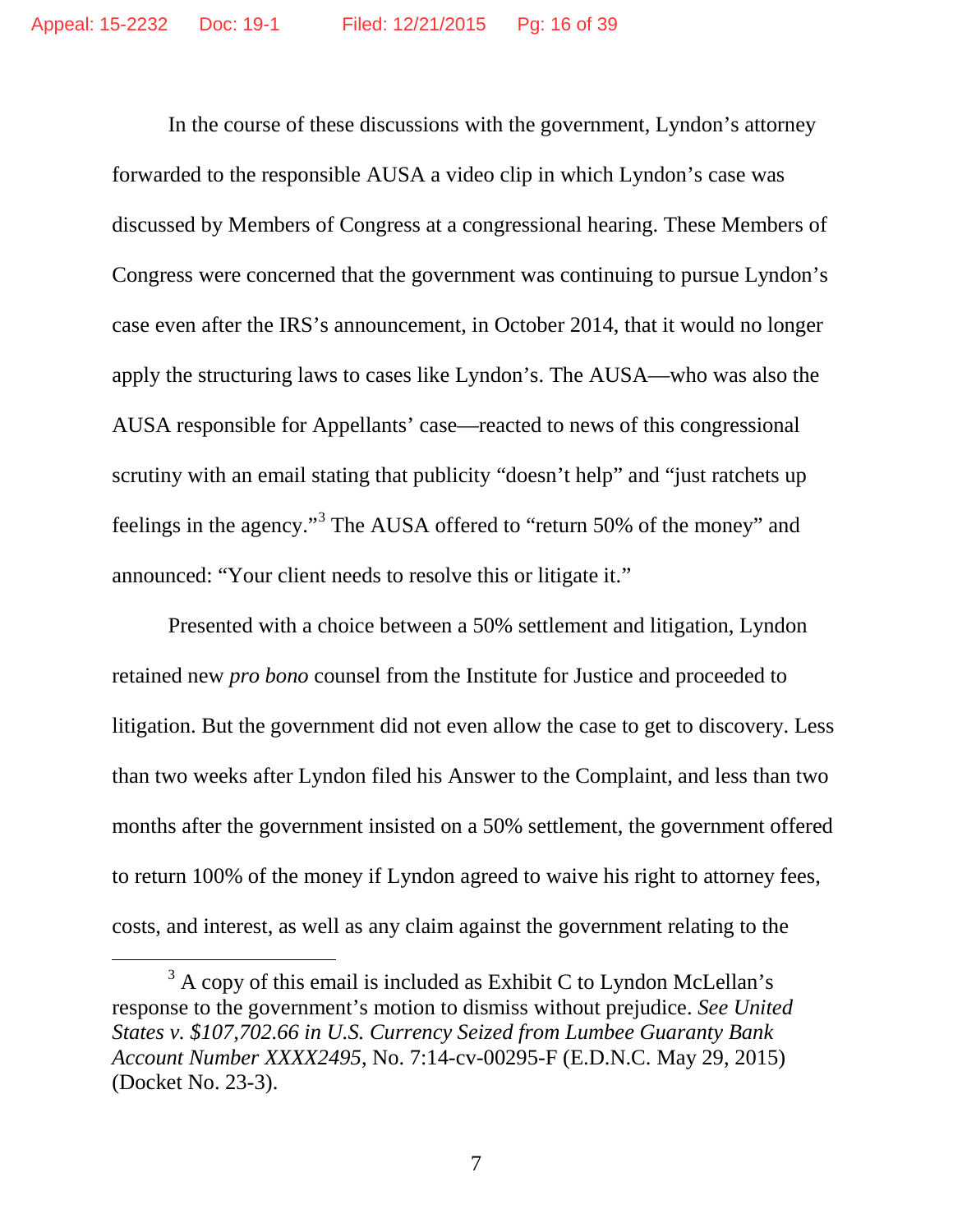seizure. Lyndon declined that offer, explaining that he would not waive his legal rights in order to get back his lawfully-earned money.

The very next day, on May 13, 2015, the government filed a motion seeking to dismiss the complaint without prejudice. The government openly acknowledged in its subsequent filings that it had no intention of re-filing the case at another time, stating that "[t]his litigation is at end."<sup>[4](#page-16-0)</sup> And the government identified no other basis—apart from a desire to avoid fees, costs, and interest under CAFRA—for seeking dismissal *without* prejudice. Lyndon opposed the government's motion, which currently remains pending before the district court.

### **B. Carole Hinders: Over \$30,000 Seized From A Restaurant In Small-Town Iowa.**

From 1977 until her recent retirement, Carole owned and operated Mrs.

Lady's Mexican Food in Arnold's Park, Iowa.<sup>[5](#page-16-1)</sup> Located near Spirit Lake—and

<span id="page-16-0"></span> <sup>4</sup> Plaintiff's Reply Mem. at 10, *United States v. \$107,702.66 in U.S. Currency Seized from Lumbee Guaranty Bank Account Number XXXX2495*, No. 7:14-cv-00295-F (E.D.N.C. Jun. 12, 2015) (Docket No. 26).

<span id="page-16-1"></span> $\frac{5}{5}$  Carole's story is detailed—with supporting citations and documentation—in her opening brief before the United States Court of Appeals for the Eighth Circuit. *See* Appellant's Brief, *United States v. Thirty-Two Thousand Eight Hundred Twenty Dollars and Fifty-Six Cents (\$32,820.56) in U.S. Currency*, Nos. 15-2622 & 15- 2624 (8th Cir. Sept. 17, 2015) (Docket No. 14). The story also was widely reported by the press. *See*, *e.g.*, Shaila Dewan, *Law Lets I.R.S. Seize Accounts on Suspicion, No Crime Required*, N.Y. Times, Oct. 25, 2014, *available at* http://nyti.ms/1ztF1tx; Larry Salzman and Robert Everett Johnson, Op-Ed, *IRS Seizes First, Asks Questions Later*, Politico, Feb. 10, 2015, *available at* http://politi.co/1XX4UhD; Jason Clayworth, *Iowa Forfeiture Fight Gets Nation's Attention*, Des Moines Register, Apr. 4, 2015, *available at* http://dmreg.co/1NcftW7.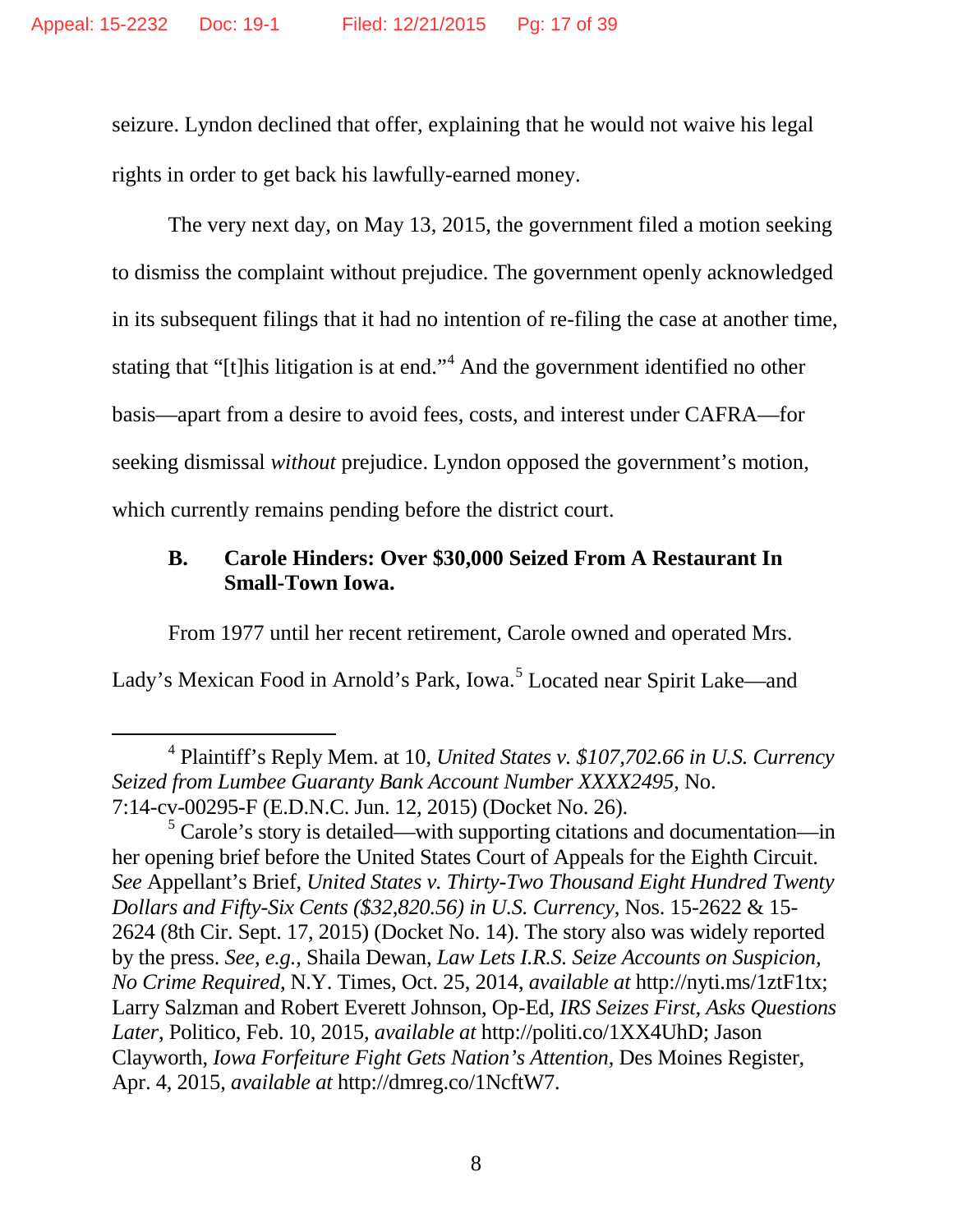famous for its generously-portioned "insane tacos" and fluffy sopapillas—the restaurant was a beloved institution for locals and summer vacationers alike.

Because Mrs. Lady's only accepts cash and checks, Carole made frequent cash deposits. And Carole almost always made those deposits in amounts under \$10,000. Carole developed this habit because her mother, years ago, told her that deposits over \$10,000 required extra paperwork and hassle at the bank. Carole hoped to avoid what she believed to be unnecessary red tape. She had no idea that the paperwork she was avoiding was required by federal law.

In May 2013, the IRS seized the entire bank account for Mrs. Lady's—over \$30,000. Carole had no prior warning that this money would be seized, and nobody from the government asked Carole why she was depositing money in amounts under \$10,000. Instead, the government submitted an *ex parte* application for a seizure warrant based solely on an affidavit from an Iowa police officer identifying a pattern of under-\$10,000 cash deposits.

For months, Carole attempted to persuade the government to return her money. Carole met with the government's attorneys and explained the benign reasons for her pattern of deposits, and she also produced business and accounting records showing that she had nothing to hide. Nevertheless, the government filed its forfeiture complaint in October 2013.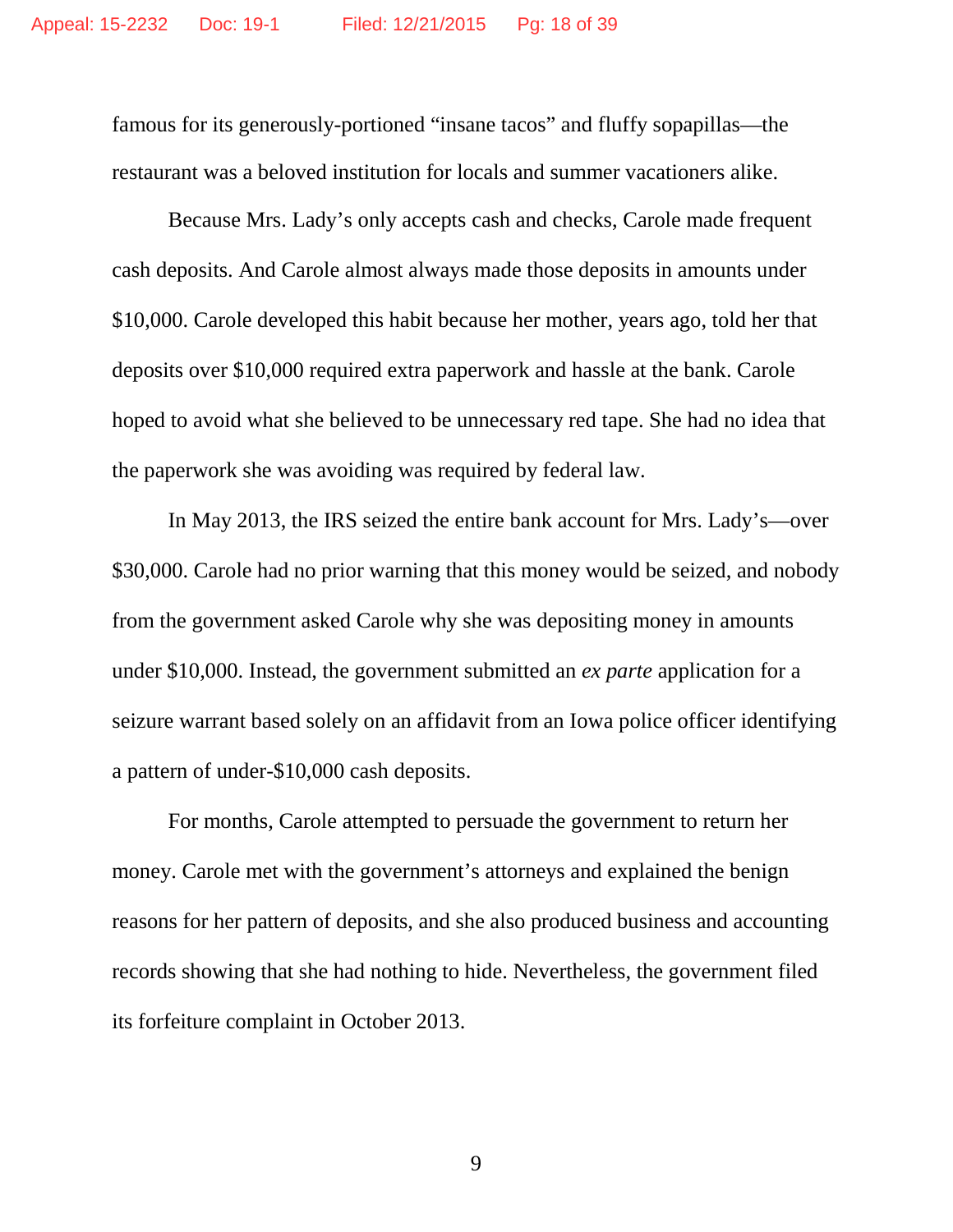The case proceeded to litigation. A full 18 months after the seizure, the government took Carole's deposition and asked exactly the types of questions that the government should have asked *before* taking the money. Carole explained—not for the first time—that she was unaware of the bank's reporting obligations and believed that she was avoiding internal bank paperwork.

The day after this deposition, the government informed Carole's attorneys that it was dropping the forfeiture action. The government initially represented that it would seek dismissal *with* prejudice, and the parties agreed on that basis to postpone the scheduled deposition of the government agent who filled out the affidavit underlying the seizure. However, three days later, the government announced that it was seeking dismissal *without* prejudice.

After the district court granted dismissal without prejudice, the government turned around and argued that the fact that dismissal was without prejudice precluded an award of fees, costs, and interest under CAFRA. The district court agreed with the government—denying Carole's motion for fees, costs, and interest—and that decision is now on appeal to the Eighth Circuit.

Notably, Carole's attorneys spent over \$70,000 in attorney time to recover the approximately \$30,000 seized by the government. Carole was able to afford to fight to get her property back because she had the help of *pro bono* counsel from the Institute for Justice. Many property owners do not have the benefit of *pro bono*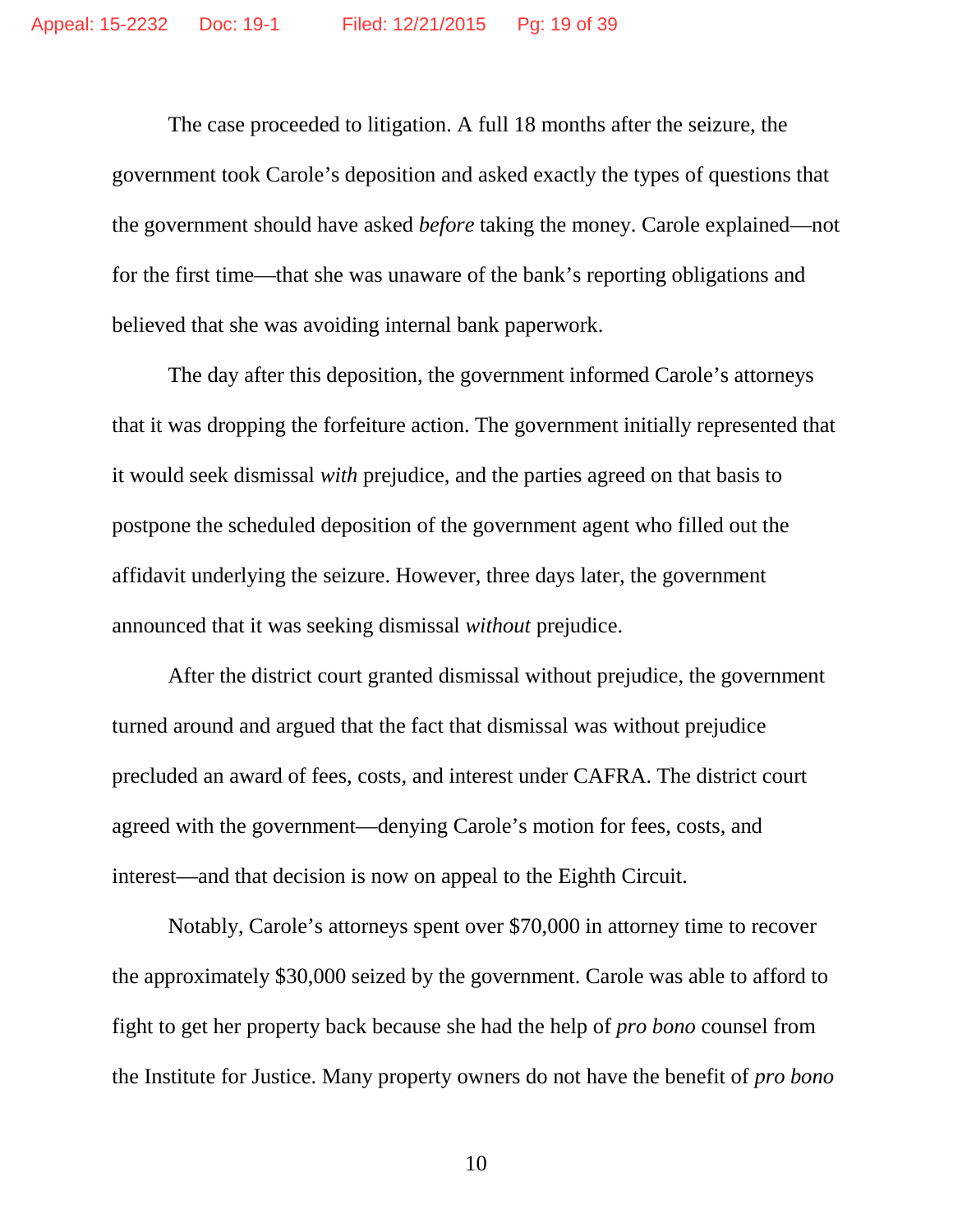counsel, however, and depend on the availability of fees under CAFRA to fund their efforts to recover seized property.

### **II. The Government's Conduct In These Cases Is Part Of A Broader Pattern Of "Seize First, Question Later" Law Enforcement.**

Both *amici*'s experiences and the instant case arise within the context of a broader pattern that is facilitated and encouraged by the civil forfeiture laws. In addition to affording few protections to innocent property owners, civil forfeiture laws create a strong financial incentive to seize and forfeit property. The same agencies that seize and forfeit property can use it to fund their operations—without congressional appropriation.[6](#page-19-0) As two former heads of the Department of Justice Asset Forfeiture Office explained, in an editorial in the *Washington Post*, this incentive has "led to the most extreme abuses: law enforcement efforts based upon what cash and property [law enforcement] could seize to fund themselves, rather than on an even-handed effort to enforce the  $law$ ."<sup>[7](#page-19-1)</sup> In other words, driven in part by a powerful profit motive, law enforcement has used the civil forfeiture laws to engage in a pattern of "seize first, question later" abuse of property owners.

 <sup>6</sup> *See* 18 U.S.C. § 981(e).

<span id="page-19-1"></span><span id="page-19-0"></span><sup>7</sup> John Yoder and Brad Cates, Op-Ed, *Government Self-Interest Corrupted a Crime-Fighting Tool Into an Evil*, Washington Post, Sept. 18, 2014, *available at*  http://wapo.st/1OkDEiJ.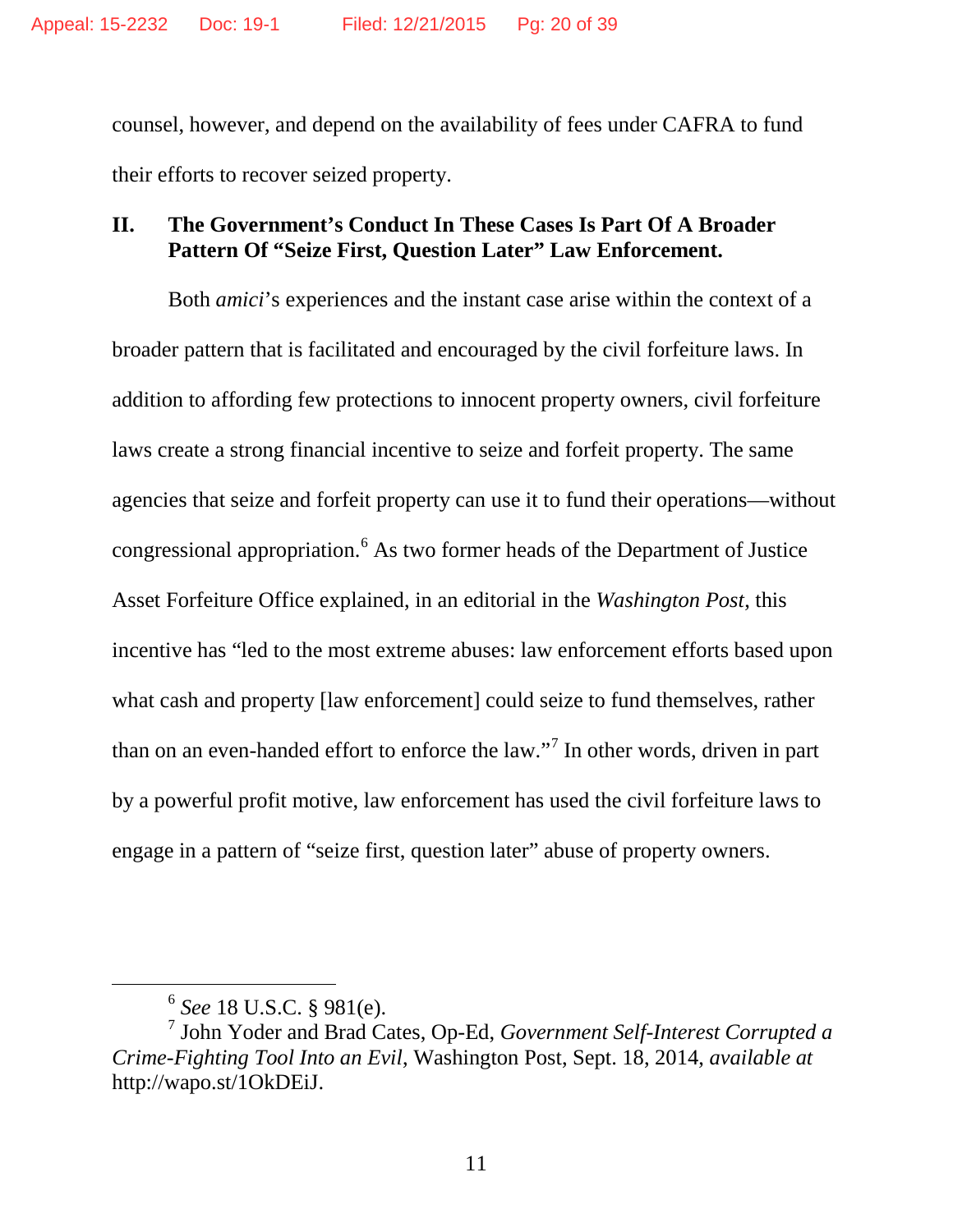### **A. The Government Seizes Property Without Meaningful Prior Investigation.**

Under the civil forfeiture laws, government can seize property based on mere suspicion that a crime has been committed. Many seizures occur without *any* judicial oversight, for instance when money is seized during a roadside stop.<sup>[8](#page-20-0)</sup> Even in cases where a seizure is made pursuant to a warrant approved by a magistrate, the judge need only find probable cause to believe a crime occurred.<sup>[9](#page-20-1)</sup> And in many cases, that determination of probable cause is made at an *ex parte* hearing where the property owner has no notice or opportunity to present a defense.<sup>[10](#page-20-2)</sup> These procedures allow government to seize property based only on bare suspicion that a crime has occurred. And the government takes full advantage of that power.

The government's "seize first, question later" approach can be seen in numerous cases initiated under the structuring laws and subsequently litigated by the Institute for Justice. For instance:

• Mark Zaniewski, the proprietor of Metro Marathon service station, in Sterling Heights, Michigan, had his business's entire bank account—

<span id="page-20-0"></span> <sup>8</sup> *See generally* Michael Sallah *et al.*, *Stop and Seize*, Washington Post, Sept. 6, 2014, *available at* http://wapo.st/1oQU4T1 (detailing "the spread of an aggressive brand of policing that has spurred the seizure of hundreds of millions of dollars in cash from motorists and others not charged with crimes").

<span id="page-20-2"></span><span id="page-20-1"></span><sup>9</sup> *See* Stefan D. Cassella, *Asset Forfeiture Law in the United States* 95-96 (2007) (defining probable cause as a "fair probability" that a crime has occurred). <sup>10</sup> *See generally* Fed. R. Crim. P. 41.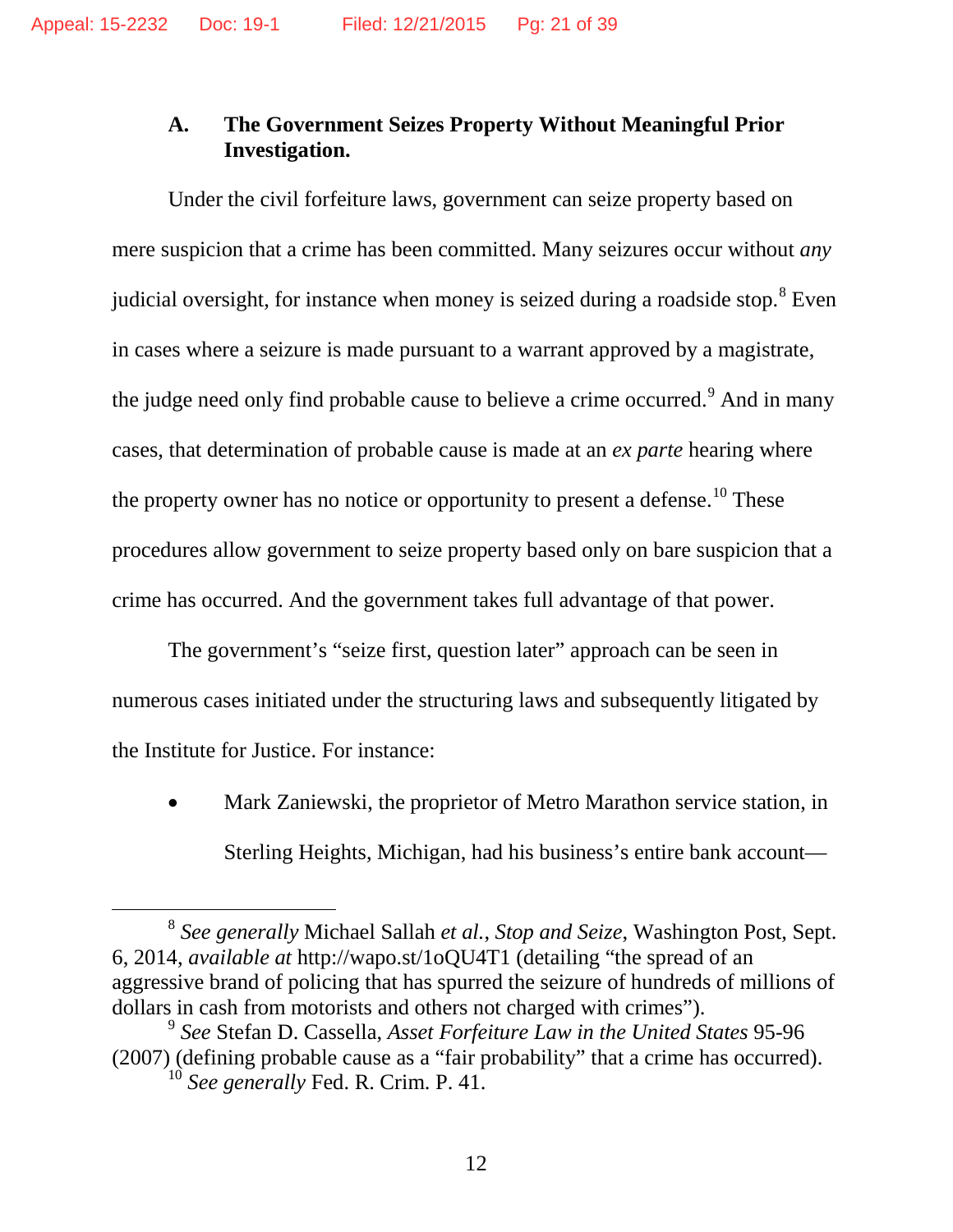over \$33,000—seized by the IRS in March  $2013$ .<sup>[11](#page-21-0)</sup> Although Mark often deposited cash in amounts under \$10,000, he also sometimes deposited more than \$10,000; this pattern reflected the fact that he went to the bank every few days to deposit cash to cover vendor bills and to safeguard surplus cash. Eight months after the seizure, the government agreed to return all the money.

- Terry Dehko, the proprietor of Schott's Supermarket in Fraser, Michigan, had \$35,651 taken from his store's bank account in January 2013 without any warning.<sup>[12](#page-21-1)</sup> Had the government asked, it would have learned that Terry limited the size of deposits because his insurance policy only covered cash up to \$10,000. Eleven months after the seizure, the government agreed to return the money.
- Jeffrey, Richard, and Mitchell Hirsch, the proprietors of Bi-County Distributors, Inc., on Long Island, New York, had over \$446,000

<span id="page-21-0"></span><sup>&</sup>lt;sup>11</sup> See United States v. Thirty-Three Thousand Two Hundred Forty-Four *Dollars and Eighty-Six Cents in U.S. Currency*, No. 13-cv-13990 (E.D. Mich.); *see also* Institute for Justice, *Taken: Federal Lawsuit in Michigan Challenges Forfeiture Abuse*, http://ij.org/case/miforf/.

<span id="page-21-1"></span><sup>&</sup>lt;sup>12</sup> See United States v. Thirty Five Thousand Six Hundred Fifty-One Dollars *and Eleven Cents in U.S. Currency*, No. 4:13-cv-13118 (S.D. Mich.); *see also*  George F. Will, Op-Ed, *The Heavy Hand of the IRS*, Washington Post, Apr. 30, 2014, *available at* http://wapo.st/1OcCXhj.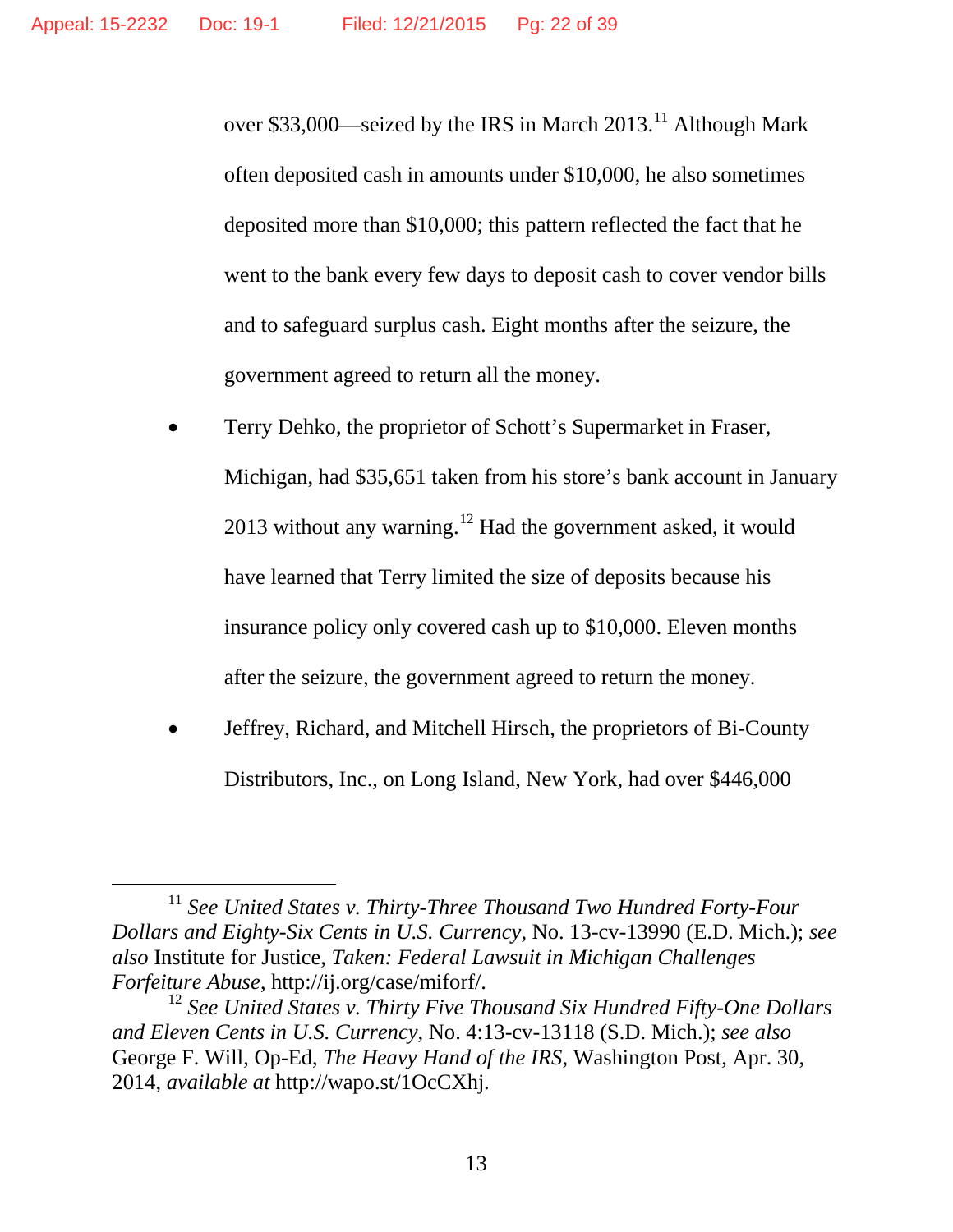seized by the IRS in May  $2012$ .<sup>[13](#page-22-0)</sup> After a series of banks closed their accounts, the Hirsch brothers were advised by their own accountant to keep cash deposits under \$10,000 to reduce paperwork burdens for the bank. The government held the money for thirty-two months—over two-and-a-half years—before finally agreeing to return it.

In each of these cases, the government seized the money without any warning and without asking any questions prior to the seizure. Then, the government forced the property owners to fight for months or even years to get their property back.

This pattern is not limited to the structuring context. Consider the case of Charles Clarke, another client of the Institute for Justice.<sup>[14](#page-22-1)</sup> Charles is a 24-year-old college student who spent over five years to save up \$11,000 and then had the money seized by law enforcement at the Cincinnati/Northern Kentucky Airport. Government agents took the money because they claimed that it smelled like marijuana, and then they put the burden on Charles to prove that the money was legitimately earned. Almost two years after the seizure, although Charles has never

<span id="page-22-0"></span><sup>&</sup>lt;sup>13</sup> See In the Matter of the Seizure of Four Hundred Forty Six Thousand Six *Hundred Fifty One Dollars an Eleven Cents in U.S. Currency*, No. 14-mc-1288 (E.D.N.Y.); *see also* Erin Fuchs, *The IRS Has Been Holding This Guy's \$447,000 For Two Years, And He's Never Been Charged With A Crime*, Business Insider, Nov. 6, 2014, *available at* http://read.bi/1ARkUGC.

<span id="page-22-1"></span><sup>14</sup> *See United States v. \$11,0000.00 in U.S. Currency*, No. 14-cv-125-WOB-JGW (E.D. Ky.); *see also* German Lopez, *Why Police Could Seize A College Student's Life Savings Without Charging Him For a Crime*, Vox, Oct. 8, 2015, *available at* http://bit.ly/1GsM9ar.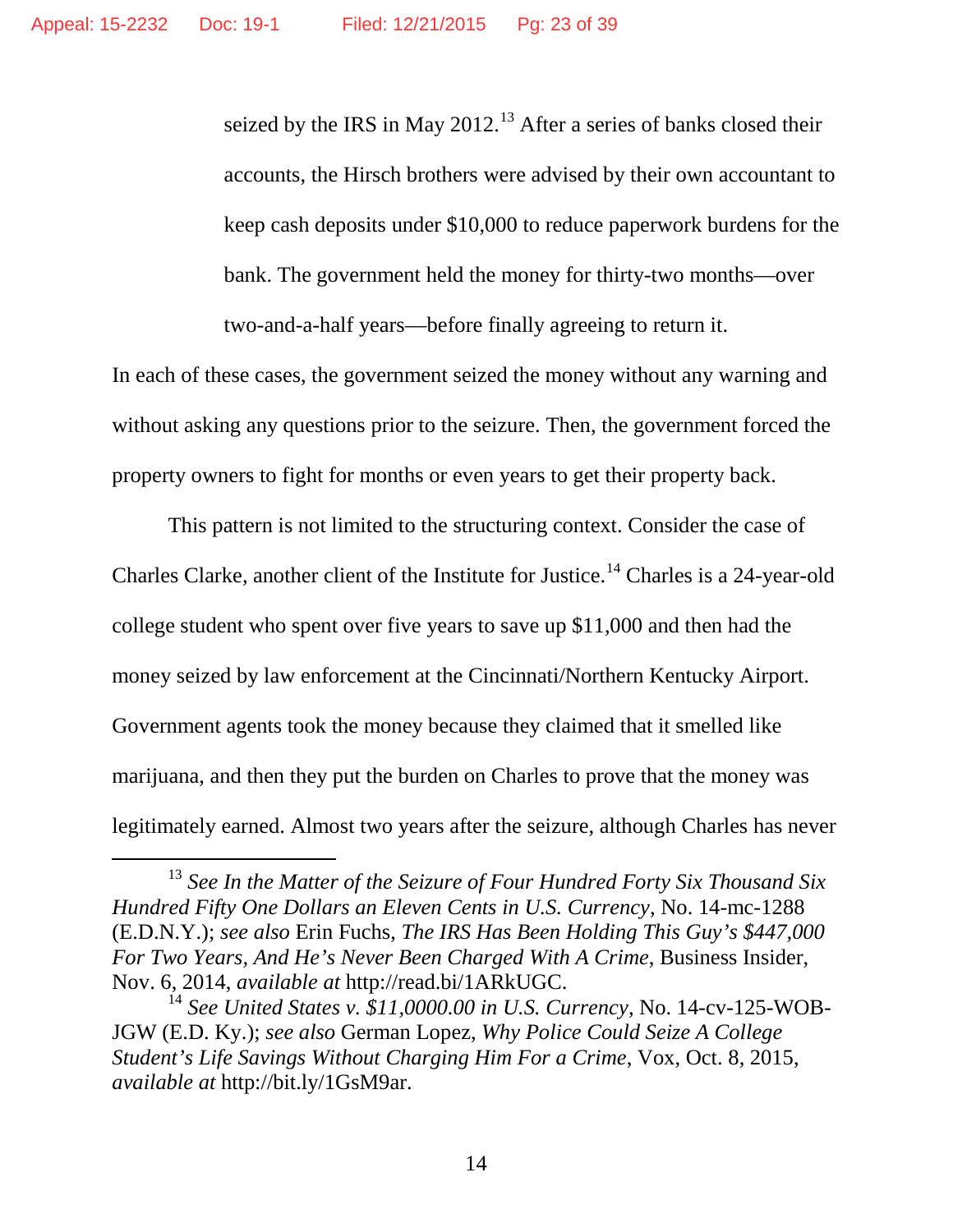been charged with any crime, the government still has the \$11,000 and Charles is still enmeshed in civil forfeiture proceedings.[15](#page-23-0) And more broadly, the *Washington Post* analyzed data obtained from the government through a FOIA request and identified thousands of cases where money was seized by the government and then ultimately returned to the property owner after months or even years.<sup>[16](#page-23-1)</sup> This approach to law enforcement—taking money based only on suspicion, and forcing the property owner to litigate to get the money back—is endemic throughout the government's application of the civil forfeiture laws.

#### **B. The Government Pressures Property Owners To Accept Extortionate Settlement Agreements.**

This "seize first, question later" approach—in addition to subverting the fundamental principle that Americans are presumed innocent until proven guilty—makes it possible for the government to pressure even innocent property owners into extortionate settlement agreements. Often, the government will offer to return half or more of the money it has seized if the property owner agrees to forfeit the remainder. Faced with the prospect of years of litigation to recover

<span id="page-23-0"></span> <sup>15</sup> *See*, *e.g.*, Christopher Ingraham, *Drug Cops Took a College Kid's Savings and Now 13 Police Departments Want a Cut*, Washington Post, Jun. 30, 2015, *available at* http://wapo.st/1HuYv5L.

<span id="page-23-1"></span><sup>16</sup> *See* Sallah, *supra* note 8. The *Post* examined 400 such cases and determined that, in a majority of cases, the property owners were black, Hispanic, or members of some other minority. *Id.*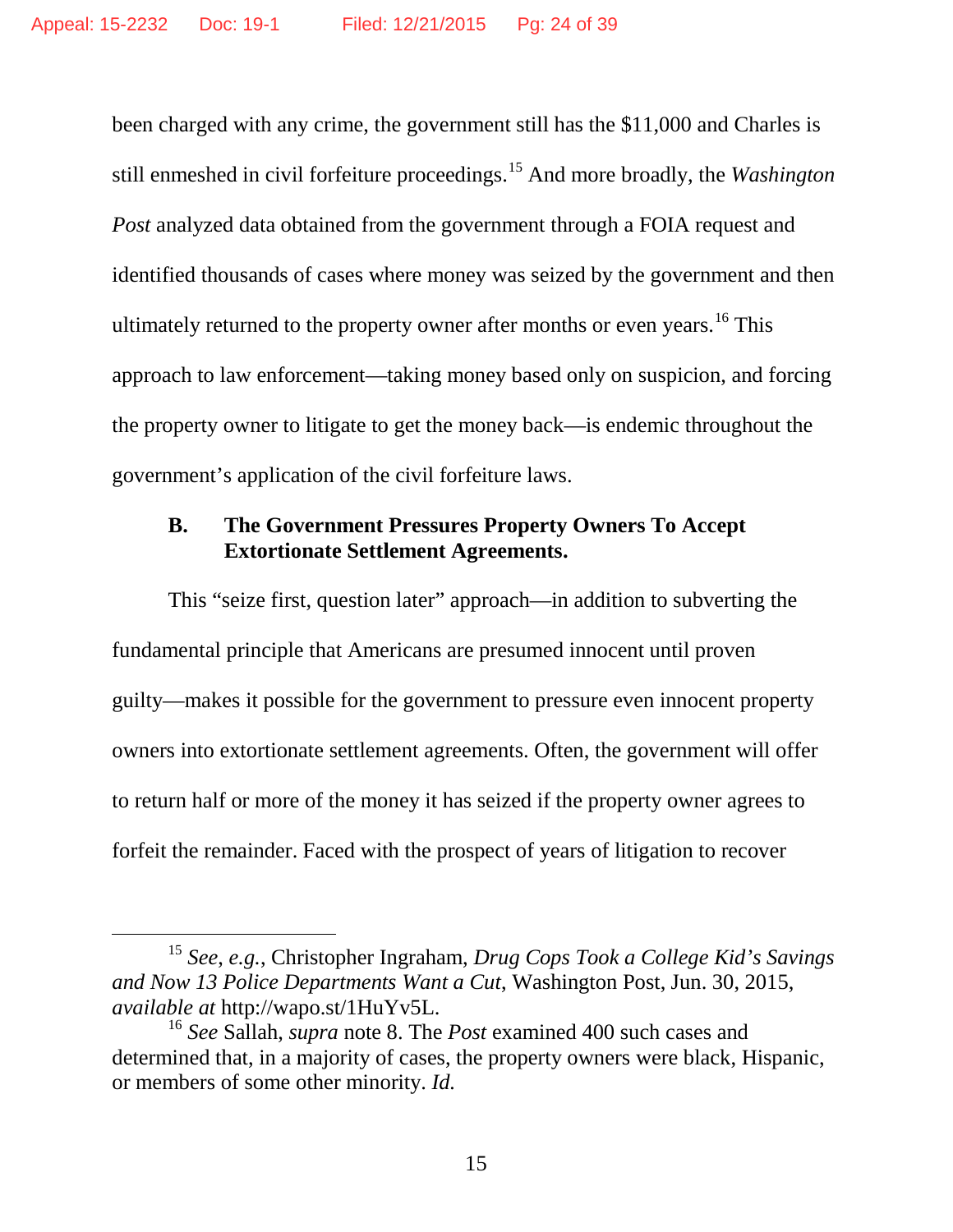money that they need to run their business, innocent property owners may conclude that the proffered settlement is an offer they cannot afford to refuse.

The experience of Randy and Karen Sowers is illustrative.<sup>[17](#page-24-0)</sup> Randy and Karen, the proprietors of a Maryland dairy farm, had over \$60,000 seized in February 2012 because they deposited cash receipts from farmers' markets in amounts under \$10,000. As with all the other structuring victims mentioned in this brief, nobody from the government suggested that Randy and Karen were guilty of any crime, apart from depositing money in the wrong amounts. Nonetheless, the government proposed a settlement under which Randy and Karen would forfeit \$29,500 in order to get the rest of their money back. Troublingly, the AUSA responsible for the case explained that he was offering Randy and Karen less favorable settlement terms because Randy had spoken about the seizure to the

<span id="page-24-0"></span> <sup>17</sup> *See United States v. \$62,936.04 in U.S. Currency*, No. 1:12-cv-01216- WDQ (D. Md.). Randy and Karen's story is detailed—with citations and supporting documentation—in a petition that they have filed with the Department of Justice seeking the return of their property. *See* Petition for Remission or Mitigation of Randy and Karen Sowers (DOJ July 2015), *available at* http://bit.ly/1CK3ux8. The Department of Justice has not yet ruled on that petition. In addition, Randy and Karen's story has been widely reported in the press. *See*, *e.g.*, Rachel Weiner, *Uncle Sam May Have Picked The Wrong Cash Cow*, Washington Post, Apr. 14, 2015, *available at* http://wapo.st/1czMEVi; Editorial, *The IRS's Ill-Gotten Gains*, The Wall Street Journal, July 15, 2015, *available at*  http://on.wsj.com/1HR6xQ1.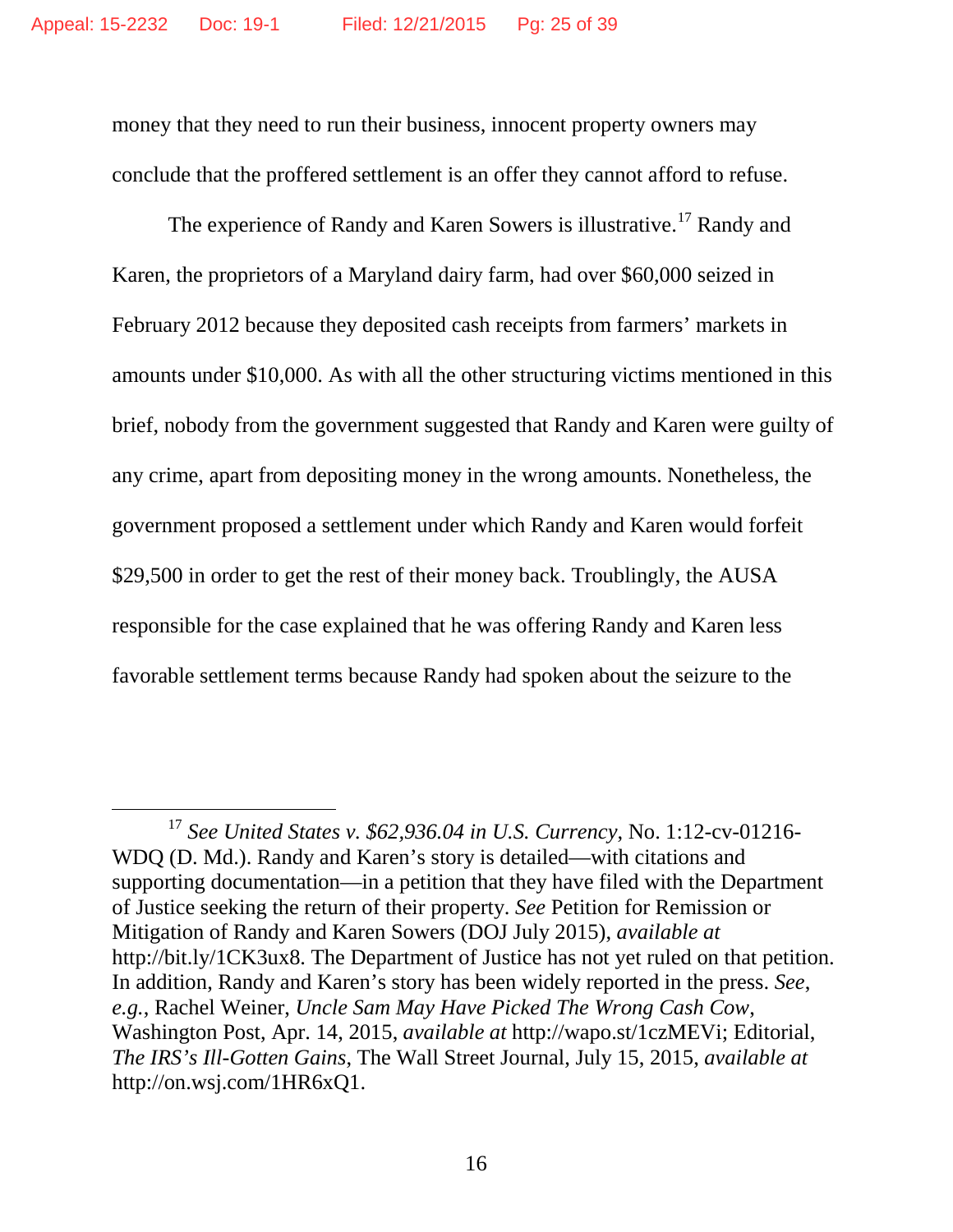press.<sup>[18](#page-25-0)</sup> Randy and Karen agreed to that settlement because they needed the money to run their business, although they did not believe that they had done anything wrong.

Property owners like Randy and Karen choose to settle, rather than fight, because of the immense financial burdens that government seizures place on property owners. Using civil forfeiture, the government can take the entire working capital for a business or even a person's entire life savings based only on suspicion that the person has committed a crime. Deprived of those financial resources, property owners must find a way to continue to run their business or pay for the expenses of day-to-day life, while also paying a lawyer to assist with their case and funding other expenses that may arise in the course of the proceeding—such as the cost to have an accountant audit the business. If property owners are forced to fight a forfeiture proceeding to the very end, those costs are magnified. Even apart from the direct cost of litigation, property owners must factor in the cost of delay, as a forfeiture case may drag on for years before a resolution.<sup>[19](#page-25-1)</sup> These financial

<span id="page-25-0"></span> $18$  A copy of the AUSA's email is included as Exhibit K to Randy and Karen's petition for remission or mitigation, filed with the Department of Justice in July 2015. *See* note 17, *supra*.

<span id="page-25-1"></span><sup>19</sup> *See* Dick M. Carpenter II, Ph.D., and Larry Salzman, *Seize First, Question Later: The IRS and Civil Forfeiture* 19 (Feb. 2015), *available at* http://ij.org/report/ seize-first-question-later/ (finding that, in the structuring context, the average forfeiture case took over one year to resolve, while the longest such case took over six and one half years).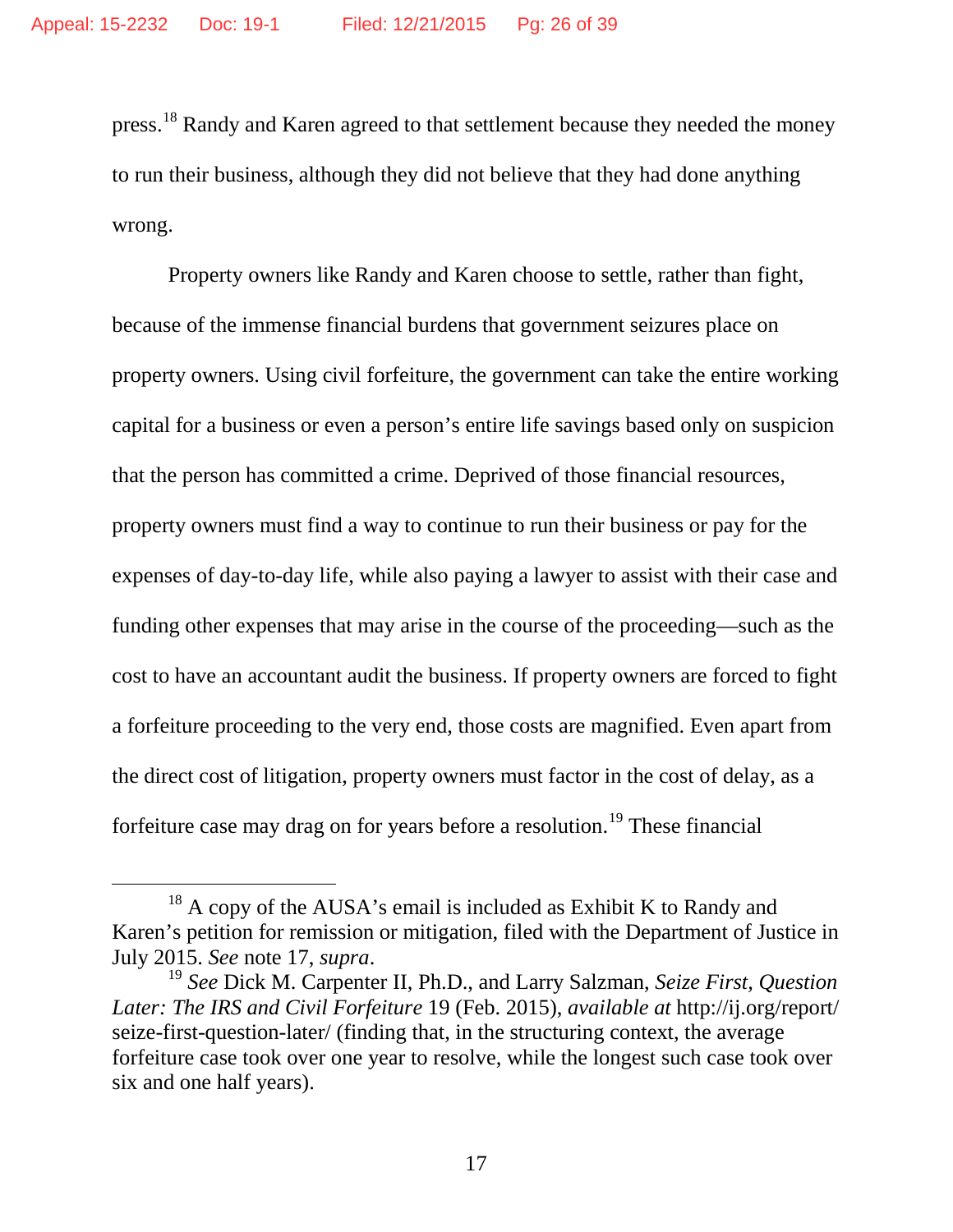pressures give the government extraordinary leverage to pressure property owners into settlements, and the government takes advantage of that reality.

The government made similar settlement offers to other Institute for Justice clients, only to return the property with no strings attached when it became clear that the property owners had access to *pro bono* counsel with the resources and willingness to put up a fight. In Lyndon's case, for instance, the government offered a 50% settlement by email in March 2015, before the Institute for Justice entered into the case, but then agreed to return the property in its entirety only two months later.<sup>[20](#page-26-0)</sup> The government likewise indicated that it was willing to settle Carole's case on terms under which she would agree to forfeit some portion of the money, only to ultimately turn around and return everything it had seized.<sup>[21](#page-26-1)</sup> Lyndon and Carole were able to reject these offers because they had the benefit of *pro bono* representation, but many property owners are not so fortunate.

Data obtained from the IRS through the Freedom of Information Act point to a broader pattern. The IRS seized more than \$242 million for suspected structuring

<span id="page-26-0"></span> <sup>20</sup> *See* Christopher Ingraham, *How the IRS Seized a Man's Life Savings Without Ever Charging Him With a Crime*, Washington Post, May 15, 2015, *available at* http://wapo.st/1OUkPrd.

<span id="page-26-1"></span><sup>21</sup> *See* Declaration of Lawrence Salzman ¶ 9, *United States v. Thirty-Two Thousand Eight Hundred Twenty Dollars and Fifty-Six Cents (\$32,820.56) in U.S. Currency*, No. C13-4102-LTS (N.D. Iowa Feb. 2015) (Docket No. 32-2); *see also*  Dewan, *supra* note 5 (reporting similar settlement offers made to Hirsch brothers by federal prosecutors on Long Island).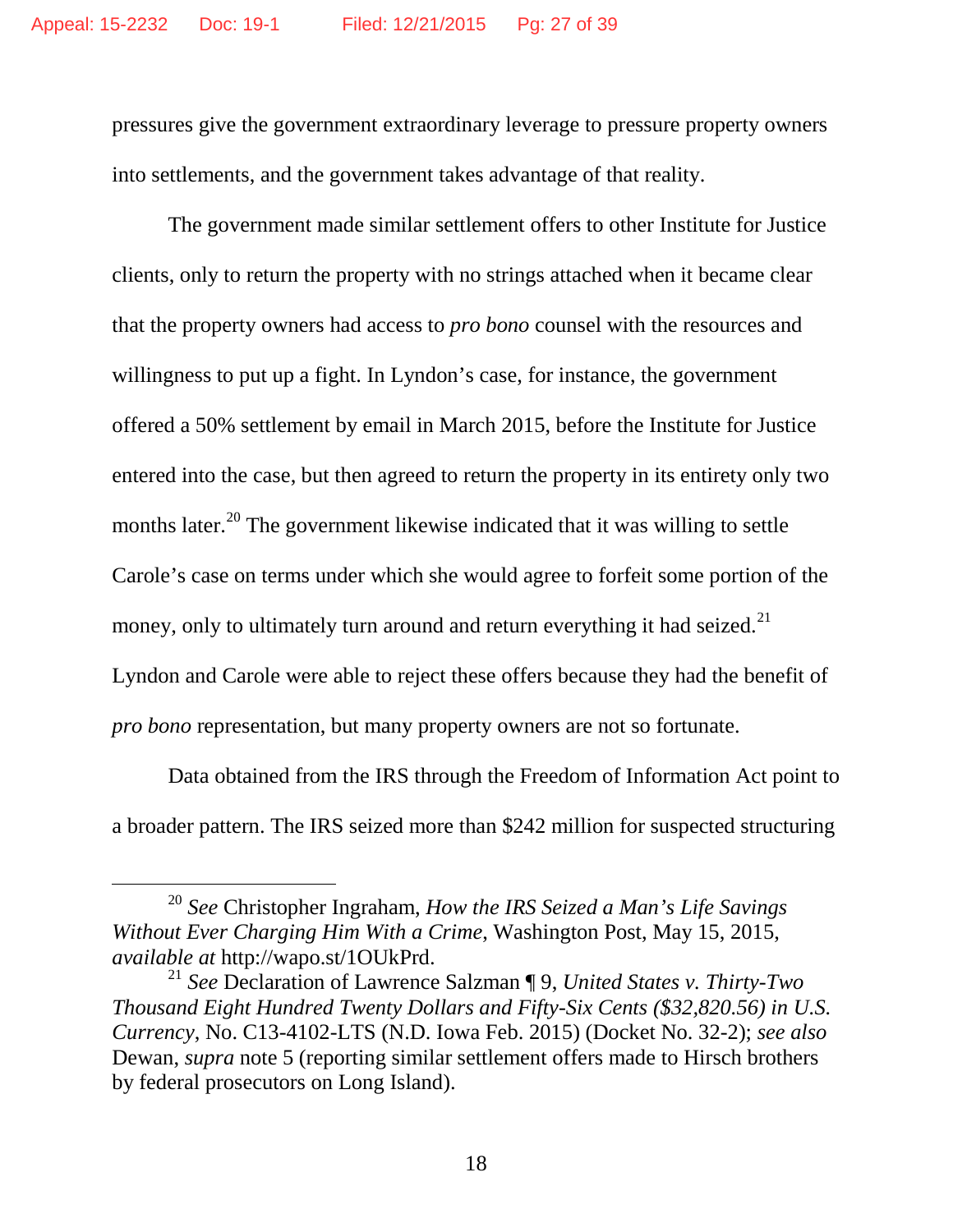violations between 2005 and 2012, but of that amount nearly half—\$116 million—ultimately was not forfeited.<sup>[22](#page-27-0)</sup> In half of cases the IRS forfeited less than it seized, and in another 31 percent of cases the IRS did not forfeit *any* of the funds that it seized.<sup>[23](#page-27-1)</sup> IRS data do not reveal the reason in any particular case why the IRS does not forfeit seized money. However, these data are suggestive, as they indicate that the IRS seizes substantially more money under the structuring laws than it can ultimately justify keeping.

This pattern of seizures and settlements also is not limited to the structuring context. An investigation by *The New Yorker* detailed how police coerced motorists to sign away their right to cash taken during roadside seizures—even threatening to bring criminal charges if the property owners would not agree to the forfeitures. [24](#page-27-2) And an investigation by the *Washington Post* identified more than 1,000 cases in which property owners were forced to sign settlement agreements to recover money seized by the federal government.<sup>[25](#page-27-3)</sup> The *Post* also detailed specific roadside seizure cases in which the government offered to drop forfeiture

<sup>23</sup> *Id.*

 <sup>22</sup> *Seize First*, *supra* note 19, at 20.

<sup>24</sup> *See* Sarah Stillman, *Taken*, The New Yorker, Aug. 12, 2013.

<span id="page-27-3"></span><span id="page-27-2"></span><span id="page-27-1"></span><span id="page-27-0"></span><sup>25</sup> *See* Robert O'Harrow Jr. *et al.*, *They Fought the Law. Who Won?*, Washington Post, Sept. 8, 2014, *available at* http://wapo.st/1wet45B.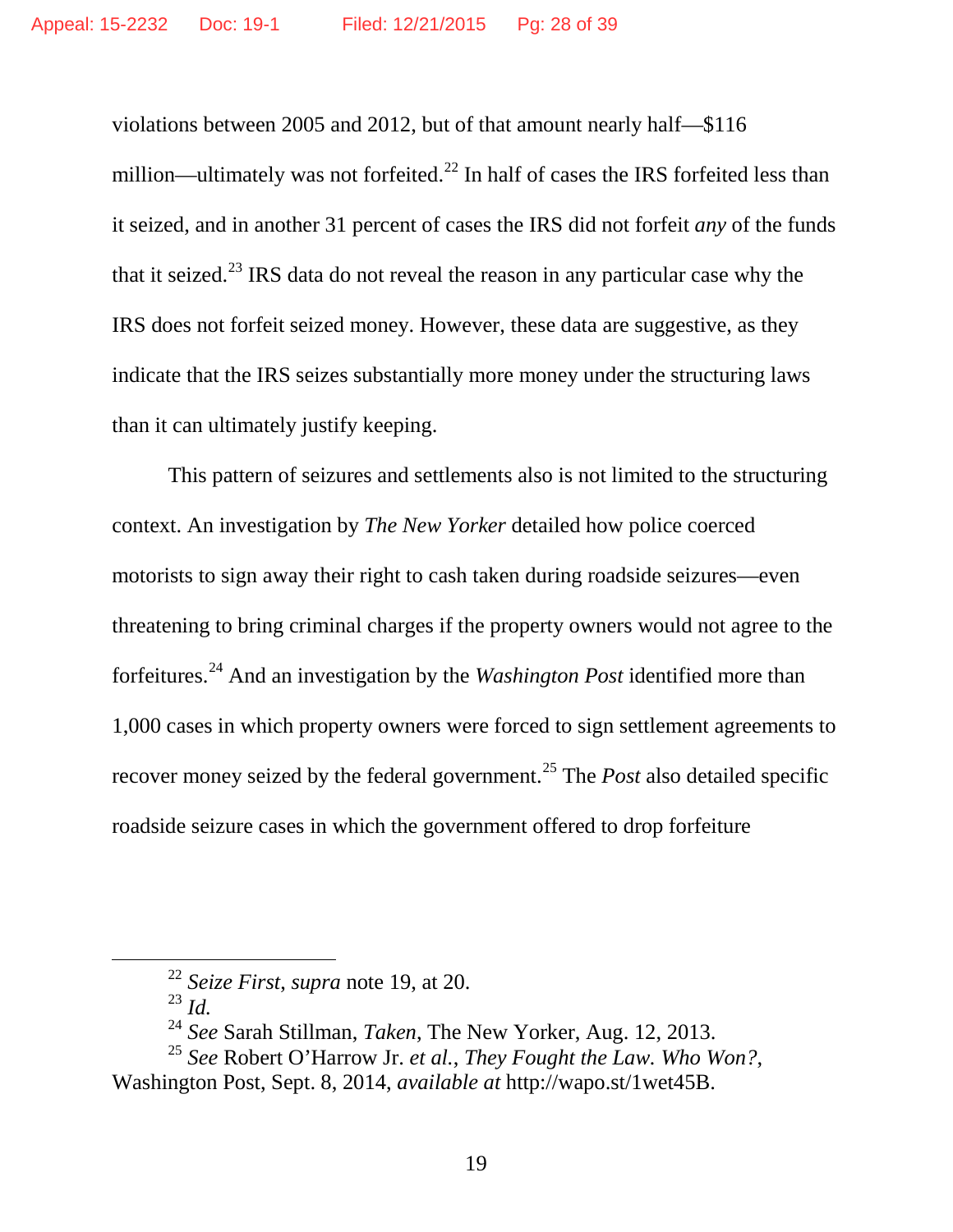proceedings if the property owner agreed to forfeit a percentage of the property.[26](#page-28-0) As in the structuring context, many property owners find that they have little choice but to agree to the government's terms to get their money back.

\* \* \*

This overarching pattern—seizures based on scant evidence, followed by settlements motivated by economic necessity—should trouble anyone interested in the right to private property or the fair administration of the justice system. Undoubtedly this law enforcement tactic sweeps up some individuals who are guilty of a crime. But, as detailed above, this tactic also sweeps up individuals who have done nothing wrong and yet who cannot afford to bear the cost to prove their innocence. The government's conduct in this case is part of this larger pattern, and, as explained below, this pattern is also precisely what Congress sought to address when it enacted CAFRA's provision for fees, costs, and interest.

### **III. The Government Should Not Be Allowed To Evade Its Obligation Under CAFRA To Pay Fees, Costs, And Interest.**

CAFRA's fee-shifting provision addresses the pattern of "seize first, question later" law enforcement detailed above in three primary ways: It creates a financial disincentive to meritless seizures; it helps to ensure that forfeiture victims

<span id="page-28-0"></span> $26$  As in structuring cases, the government often appears to view a 50/50 split as an appropriate resolution. The *Post* article details three separate cases in which the government offered to settle for the forfeiture of half the seized money. *Id.*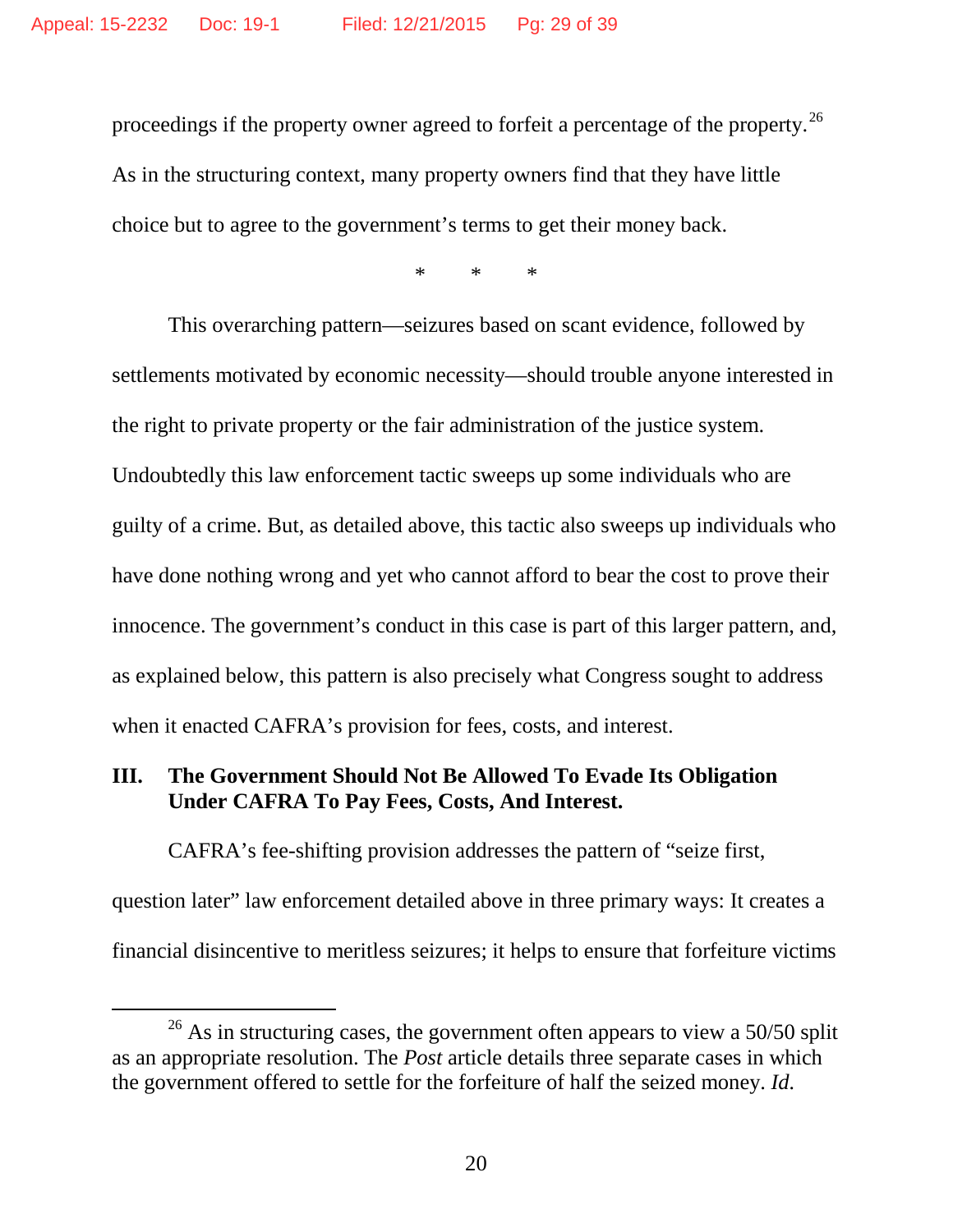will have access to attorneys to help recover their property; and it provides some limited compensation to individuals who are wrongly targeted under the forfeiture laws. Those important reforms, however, are fatally undermined by the government's procedural maneuvering in this case.

#### **A. CAFRA's Provision For Fees, Costs, And Interest Was Designed To Deter And Redress Precisely This Kind Of Abuse.**

The legislative history for CAFRA reveals that Congress was well aware of the risk that government would seize money from innocent people—as well as the costs that such seizures might impose—and enacted CAFRA's fee-shifting provision in response to such concerns.

The legislative history details stories that fit the pattern of "seize first, question later" abuse detailed above. A man named Willie Jones, for instance, testified that federal agents seized \$9,000 from him shortly after he paid for an airplane ticket with cash.<sup>[27](#page-29-0)</sup> Jones ran a cash-based landscaping business and was on his way to purchase plants from vendors. Jones was unable to come up with the money necessary to contest the forfeiture, although he later brought and won a civil rights action against the government based on the seizure. The Judiciary

<span id="page-29-0"></span><sup>&</sup>lt;sup>27</sup> H.R. Rep. 106-192, at 6-8 (1999).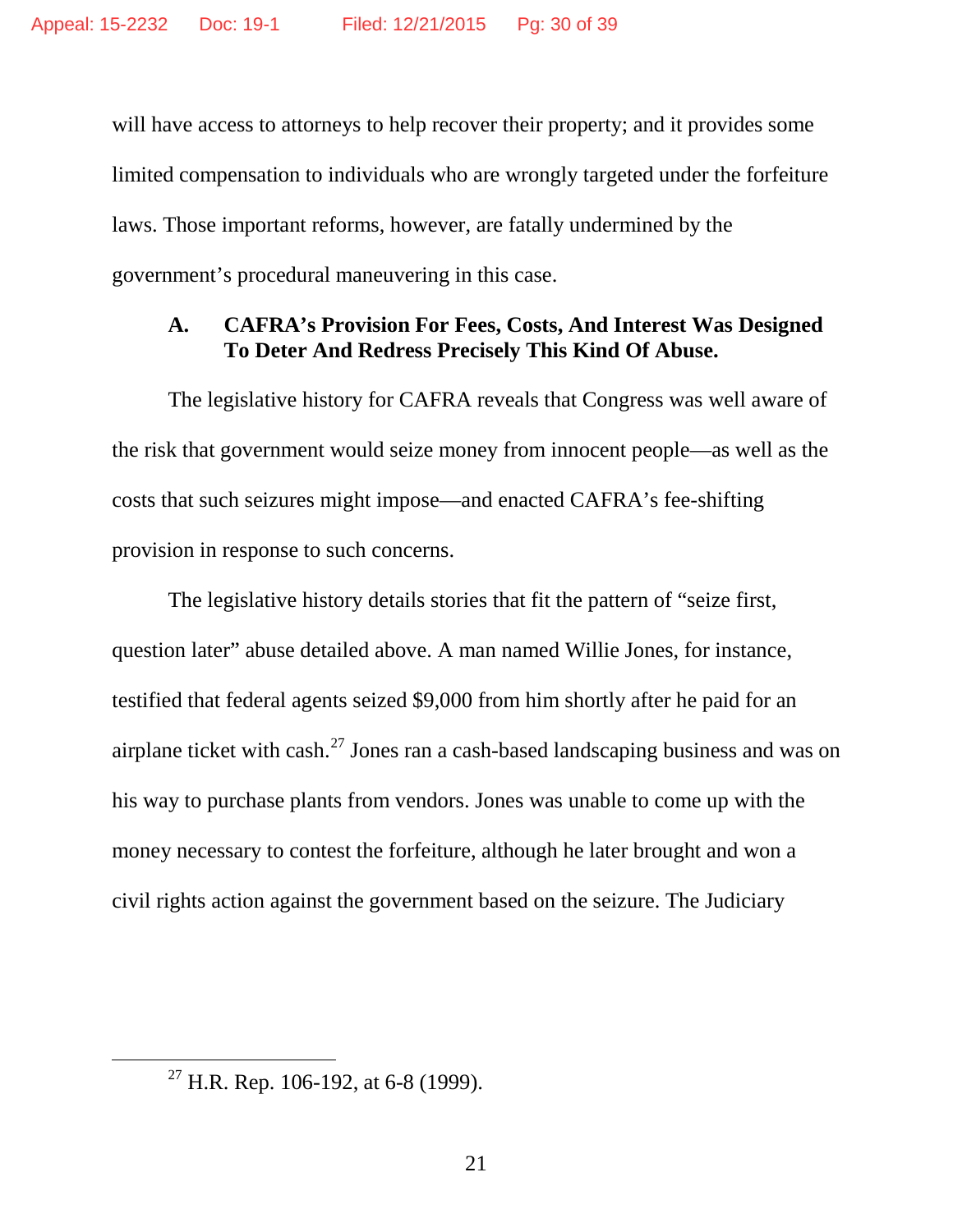Committee's report states that Jones's case "typifies the kind that this Committee is gravely concerned about—except that this time there was a happy ending."<sup>[28](#page-30-0)</sup>

The Committee also heard about the story of Billy Munnerlyn, in which "there was no happy ending."<sup>[29](#page-30-1)</sup> Munnerlyn told the committee how his airplane-charter business was ruined after his airplane was seized because he unwittingly flew a drug dealer from Arkansas to California. Munnerlyn was not charged with a crime, but he spent over \$85,000 in legal fees to get his property back. Committee members heard how Munnerlyn's air-charter business went bankrupt as a result of his legal expenses and how he was working as a truck driver to make ends meet.

When CAFRA came to the floor, Representative Bob Barr of Georgia echoed these concerns when he stated that, "in some cases, law enforcement officers intentionally target citizens and seize their assets, because they know proving innocence under the constraints of the current law is extremely difficult if not impossible."<sup>[30](#page-30-2)</sup> Representative Sheila Jackson-Lee of Texas likewise observed that a "property owner may exhaust his or her financial assets in attorney's fees to fight for the return of property" and explained that CAFRA's reforms "balance the scales so that innocent people have a level playing field on which to challenge

<span id="page-30-0"></span> <sup>28</sup> *Id.* at 8.

<span id="page-30-1"></span><sup>29</sup> *Id.* at 9.

<span id="page-30-2"></span><sup>30</sup> 146 Cong. Rec. H2054 (daily ed. Apr. 11, 2000).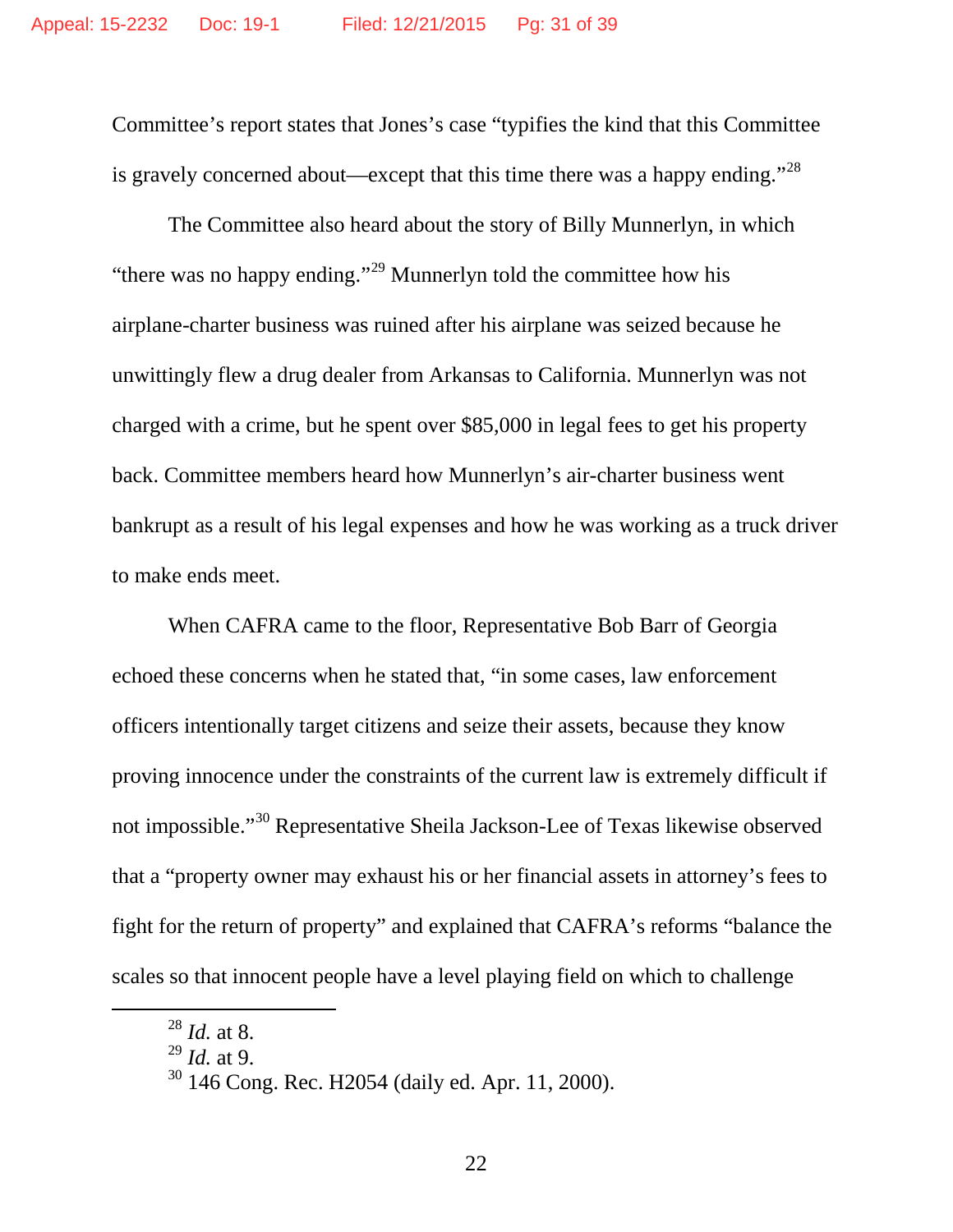improper seizures."<sup>[31](#page-31-0)</sup> In other words, CAFRA helps to correct the financial imbalance that drives "seize first, question later" law enforcement abuse by ensuring that property owners who are targeted in meritless forfeiture actions are made at least partly whole at the end of the process.

### **B. The Government's Procedural Maneuvering, If Allowed, Will Undermine CAFRA's Reforms And Lead To Absurd Results.**

*Amici* will not repeat all the arguments for reversal ably presented by Appellants in their brief on the merits, but *amici* do wish to close this brief by underscoring the importance of this case to CAFRA's broader aims. Congress intended to address the pattern of "seize first, question later" abuse detailed in this brief, and yet the procedural tactic deployed by the government in this case threatens to render that reform ineffective and even absurd.

First, CAFRA is designed to create a financial disincentive to civil forfeiture, but that financial disincentive will not be effective if the government can evade CAFRA's command by returning property voluntarily before a decision on the merits. In the forfeiture context, the cases that actually arrive in a court of law are the veritable tip of the iceberg; the vast majority of cases are resolved before a

<span id="page-31-0"></span> <sup>31</sup> *Id.* at H2052.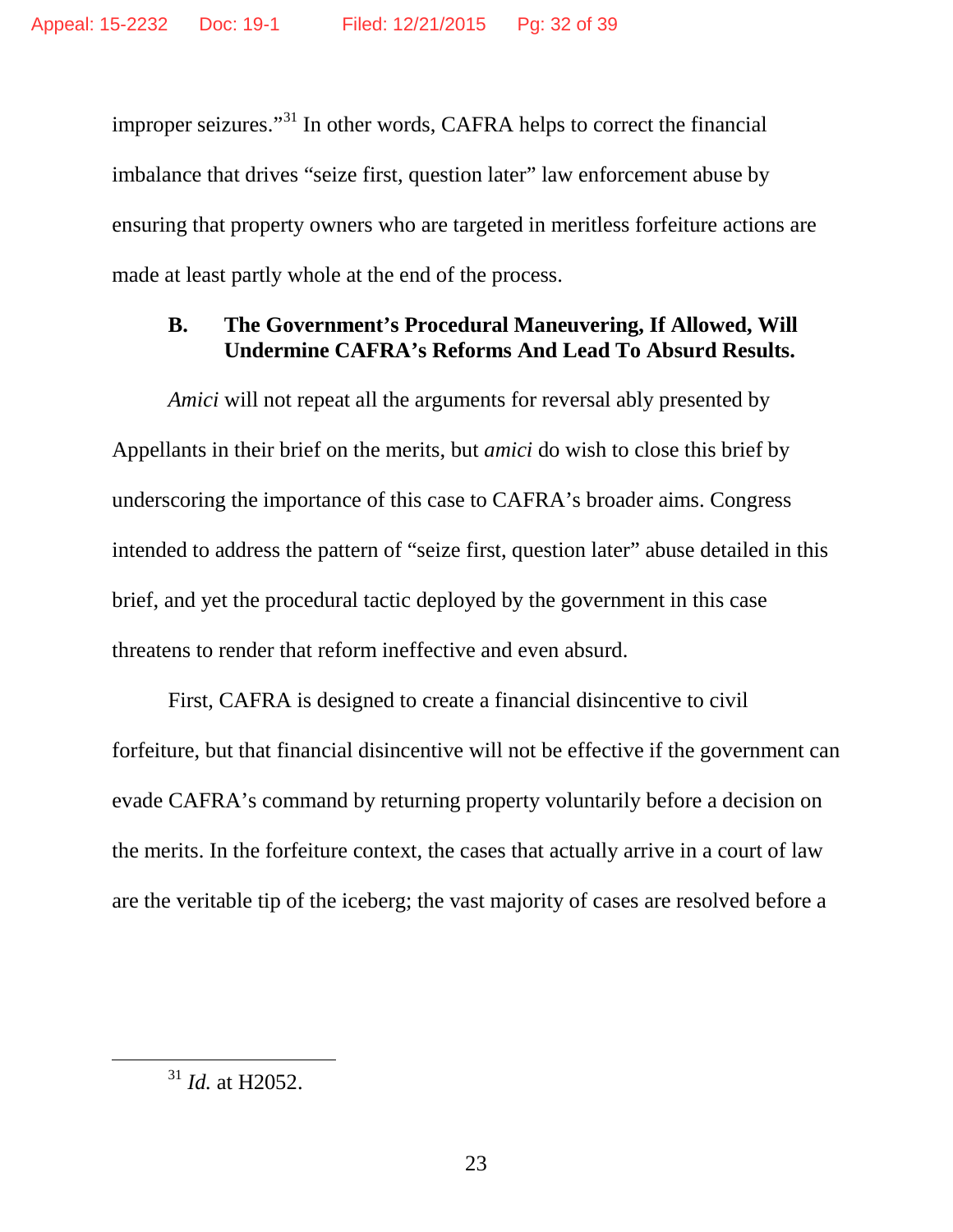forfeiture complaint is even filed and so never even come before a judge.<sup>[32](#page-32-0)</sup> If the government can always avoid fees by seeking dismissal without prejudice, the government can seize money from innocent individuals, attempt to coerce those individuals into an agreement to forfeit some portion of the seized property, and then walk away from the case without any financial consequence if the property owner decides to resist the government's demands. That is an open invitation to precisely the type of "seize first, question later" abuse described in this brief.

Second, while CAFRA strives to provide forfeiture victims with greater access to counsel, that reform will not function if the government can easily evade its obligation to pay attorney fees. Property owners who have had their entire bank account seized often cannot afford to pay for legal representation out of pocket. And forfeiture cases often cannot realistically be funded on a contingency basis, as the cost of litigation may easily dwarf the amount of property seized. In the structuring context, for instance, half of all seizures between 2005 and 2012 were of amounts under \$34,000.<sup>[33](#page-32-1)</sup> Even in Carole's case, where litigation did not proceed past discovery, attorneys on the case spent over \$70,000 in attorney time

<span id="page-32-1"></span><span id="page-32-0"></span> <sup>32</sup> *See* Dick M. Carpenter II, Ph.D., *et al.*, *Policing for Profit: The Abuse of Civil Asset Forfeiture* 13 (2d ed. Nov. 2015), *available at* http://ij.org/report/policing-for-profit/.

<sup>33</sup> *Seize First*, *supra* note 19, at 10.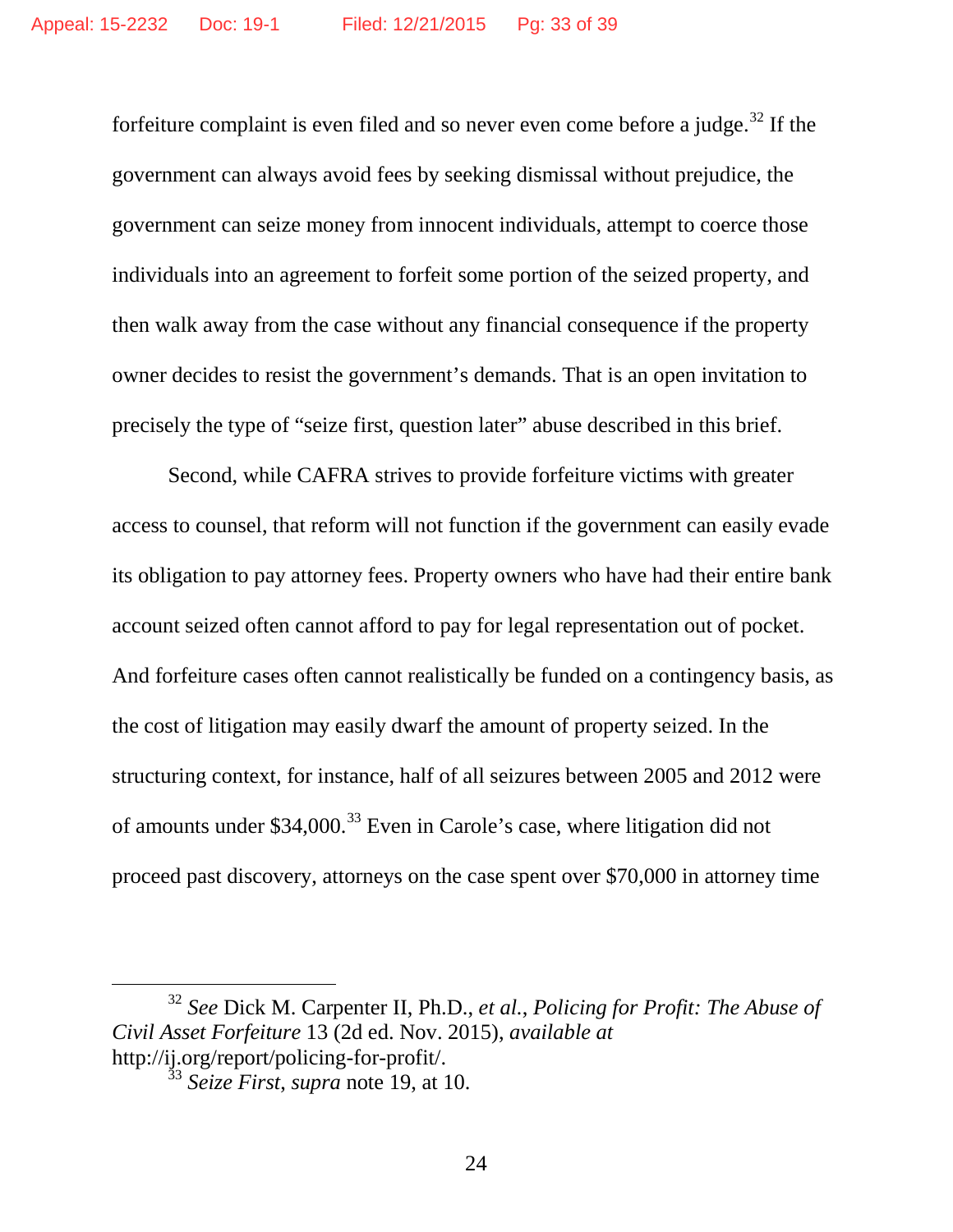to recover property worth approximately  $$33,000.<sup>34</sup>$  $$33,000.<sup>34</sup>$  $$33,000.<sup>34</sup>$  If even successful attorneys cannot count on a recovery under CAFRA's fee-shifting provision, property owners will find it difficult to locate attorneys willing to shoulder the significant cost of litigation.

Third, and finally, CAFRA is designed to make property owners at least partly whole, but that aim also will not be advanced if the government can so easily evade its obligations. Even before the government files a formal forfeiture complaint, a property owner may expend thousands of dollars in an attempt to prove his or her innocence and recover the seized property.<sup>[35](#page-33-1)</sup> This is unavoidable: A property owner who does nothing in response to a seizure will see the property forfeited *automatically* through administrative proceedings; a property owner thus

<span id="page-33-0"></span> <sup>34</sup> Appellant's Brief, *United States v. Thirty-Two Thousand Eight Hundred Twenty Dollars and Fifty-Six Cents (\$32,820.56) in U.S. Currency* at 14, Nos. 15-2622 & 15-2624 (8th Cir. Sept. 17, 2015) (Docket No. 14).

<span id="page-33-1"></span> $35$  As detailed above, for instance, Lyndon McLellan incurred approximately \$15,000 in attorney fees and accounting costs before the government filed its forfeiture complaint. *See* Response of Claimants to Plaintiff's Motion for Voluntary Dismissal Without Prejudice at 2, *United States v. \$107,702.66 in U.S. Currency Seized from Lumbee Guaranty Bank Account Number XXXX2495*, No. 7:14-cv-00295-F (E.D.N.C. May 29, 2015) (Docket No. 23). Similarly, after the government seized the bank account of Jeffrey, Richard, and Mitchell Hirsch, the brothers spent over \$25,000 to hire a Manhattan CPA firm to audit their business to prove that the money seized by the government was legitimately earned. *See*  Testimony of Jeffrey Hirsch, House Ways and Means Subcommittee on Oversight at 4 (Feb. 11, 2015), *available at* http://1.usa.gov/1NJc0Q8. The Hirsch brothers spent all that money even though, in their case, the government *never* filed a forfeiture complaint.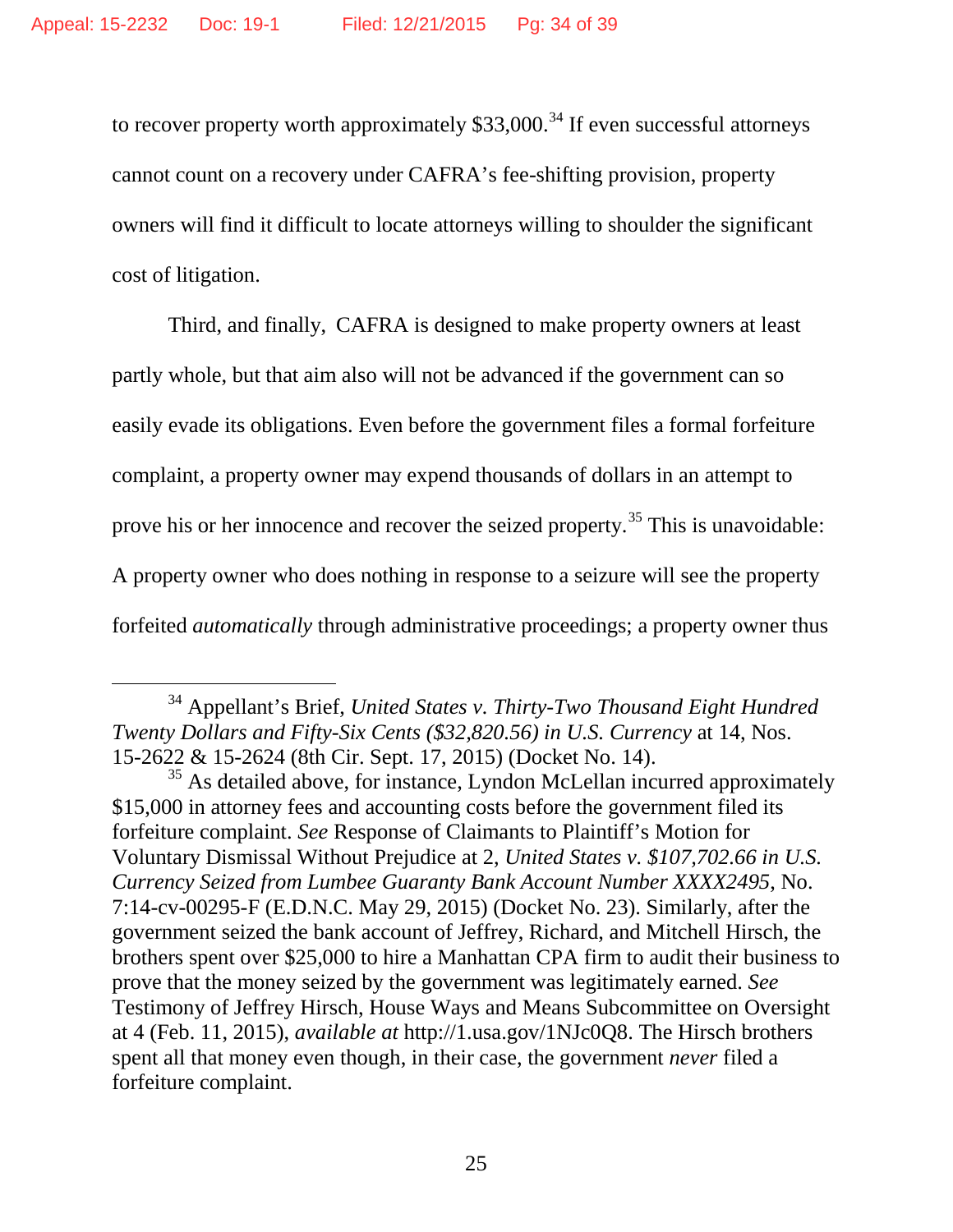has no real choice but to retain a lawyer following a seizure.<sup>[36](#page-34-0)</sup> Beyond that, the government typically encourages settlement talks and may induce property owners to gather and produce extensive information as part of those negotiations.<sup>[37](#page-34-1)</sup> While attorneys, accountants, and other professionals may agree to shoulder some of these costs pending an award of CAFRA fees, property owners also may be forced to bear at least some of the cost of litigation. If CAFRA's right to recover attorney fees and costs has no application in the vast numbers of cases that are resolved *before* a final decision on the merits, then forfeiture victims will find it difficult or impossible to recoup the cost of litigation at these critical but early stages of forfeiture proceedings.

The perverse effects of the government's procedural tactics are particularly stark in the context of CAFRA's provision for interest. When the government seizes currency, the government has the opportunity to place that money in an interest-bearing account. For that reason, CAFRA provides that the property owner is entitled to "interest actually paid to the United States from the date of seizure."<sup>[38](#page-34-2)</sup> That provision serves two purposes: It compensates the property owner for the loss of use of the property, and it also compels the government to disgorge a profit that

<span id="page-34-2"></span><span id="page-34-1"></span><span id="page-34-0"></span> <sup>36</sup> *See generally* 18 U.S.C. § 983 (setting out procedural steps to be followed prior to filing of forfeiture complaint).

<sup>37</sup> *See*, *e.g.*, Hirsch Testimony, *supra* note 35. <sup>38</sup> 28 U.S.C. § 2465(b)(1)(C)(i).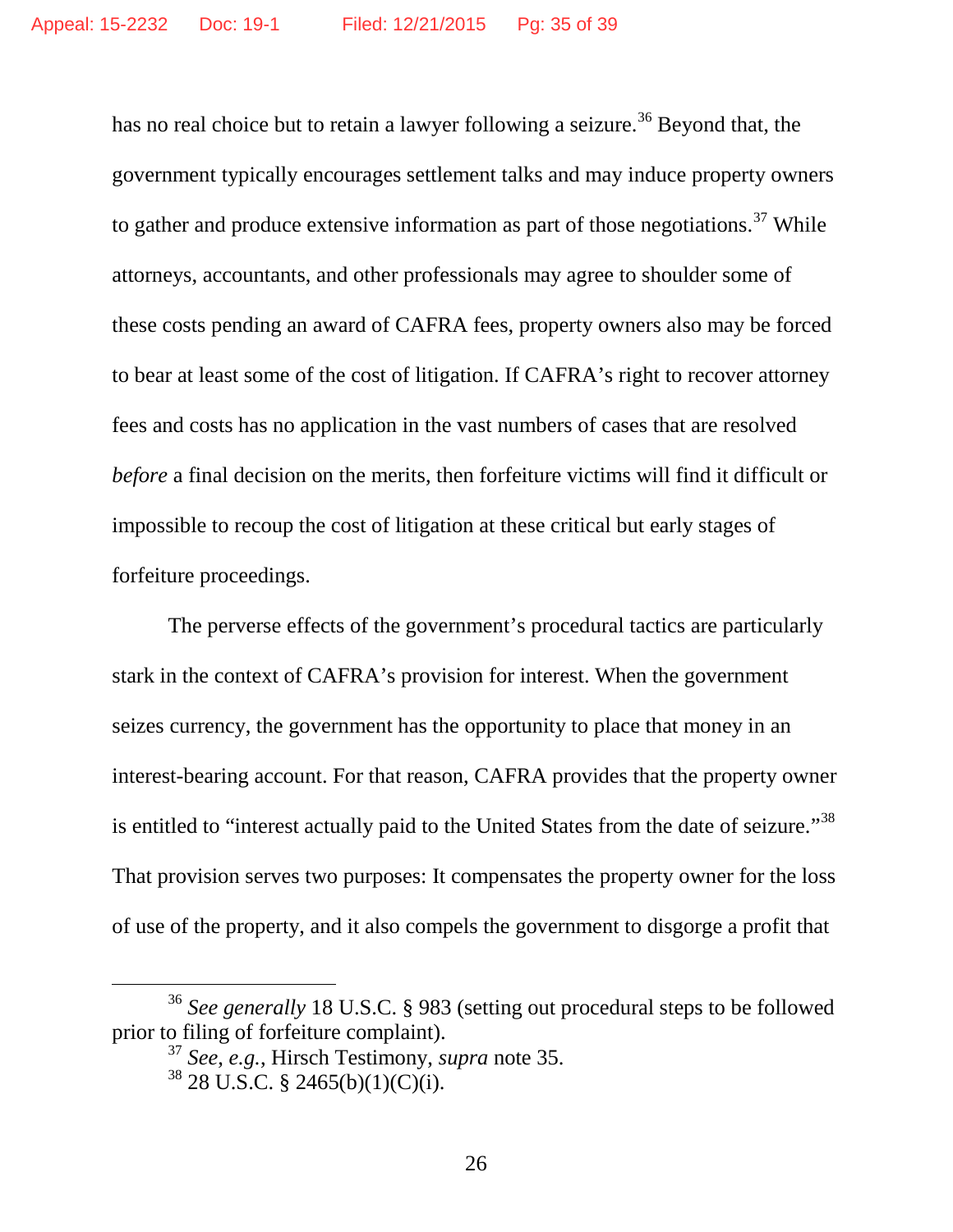rightly belongs to the property owner. Yet, through the procedural tactic at issue in this case, the government claims the right to seize an innocent person's property, earn money by investing that property over a period of months or even years, and then return the property while keeping the profits. That might fairly be described as a form of legalized theft.

If the government's procedural tactic is approved by this Court, CAFRA will not only fail to achieve Congress's stated goals, but also will lead to absurd results. Forfeiture claimants with the most meritorious cases—those who are able to convince the government that they are entitled to the voluntary return of their property—will not be entitled to any recompense under the law. But forfeiture claimants with possibly *less* meritorious claims—those who prevail on a legal technicality, or based on the resolution of a hotly disputed finding of fact—will be entitled to fees, cost, and interest. That is not what Congress intended, and it is not the law.

### **CONCLUSION**

For the foregoing reasons, the judgment of the district court should be reversed.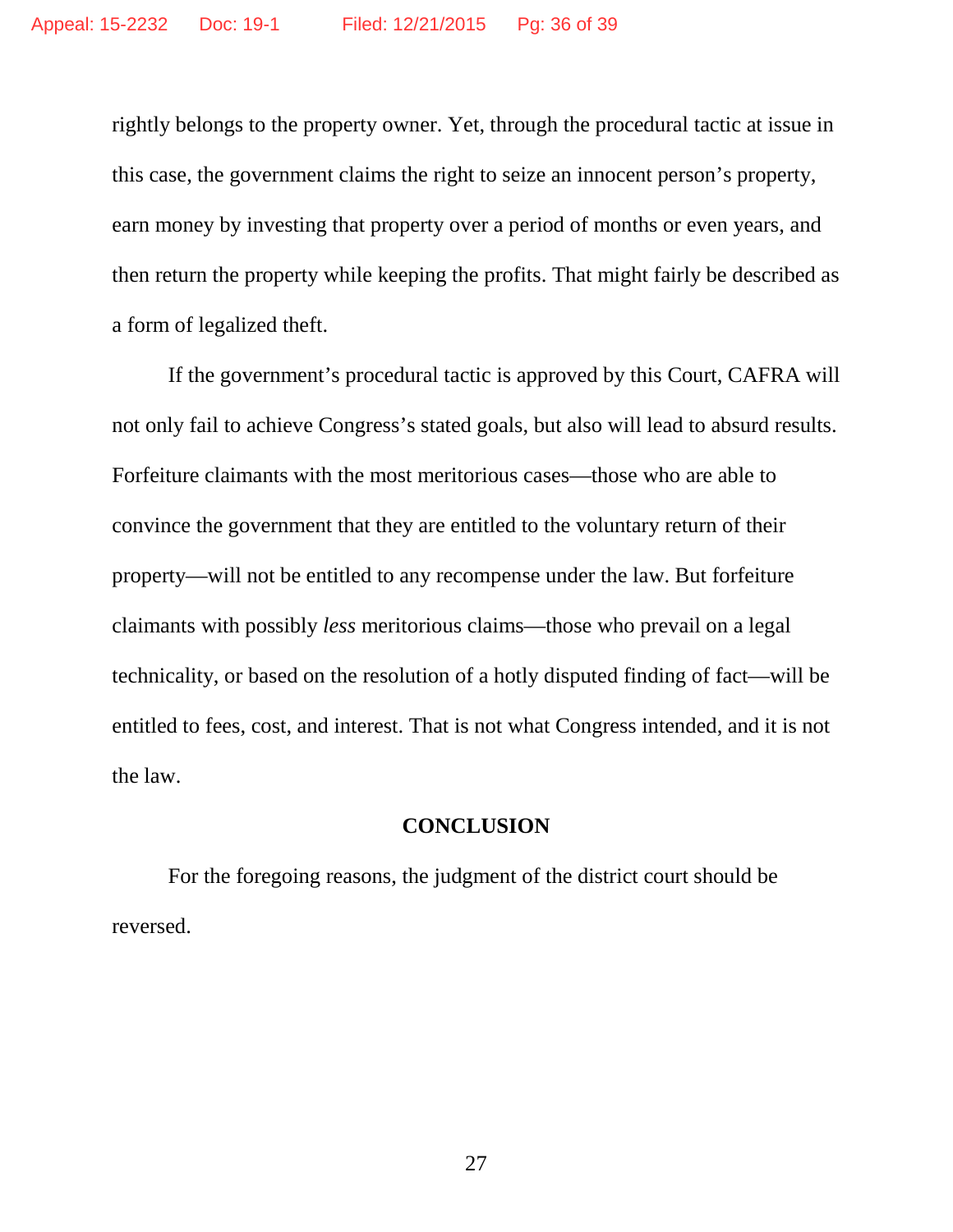Dated: December 21, 2015 Respectfully submitted,

/s/ Robert Everett Johnson

Scott G. Bullock Robert Everett Johnson INSTITUTE FOR JUSTICE 901 North Glebe Road, Suite 900 Arlington, VA 22203-1854 Phone: (703) 682-9320 Fax: (703) 682-9321 Email: rjohnson@ij.org

*Counsel for* Amici Curiae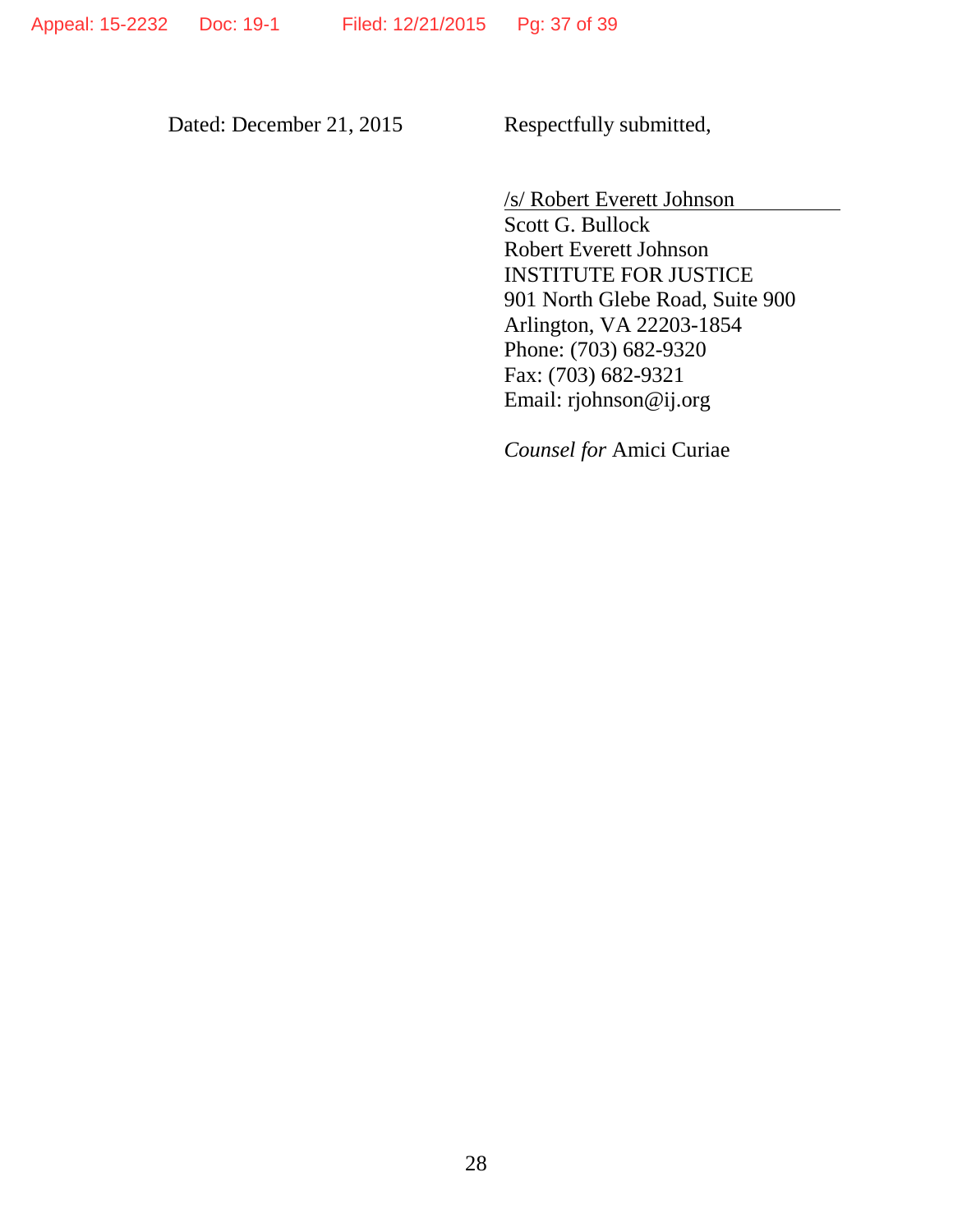## **CERTIFICATE OF COMPLIANCE**

1. This brief complies with the type-volume limitation of Fed. R. App. P.  $28.1(e)(2)$  or  $32(a)(7)(B)$  because:

[ X ] this brief contains [6,555] words, excluding the parts of the brief exempted by Fed. R. App. P.  $32(a)(7)(B)(iii)$ , *or* 

[ ] this brief uses a monospaced typeface and contains [*state the number of*] lines of text, excluding the parts of the brief exempted by Fed. R. App. P.  $32(a)(7)(B)(iii)$ .

2. This brief complies with the typeface requirements of Fed. R. App. P.  $32(a)(5)$  and the type style requirements of Fed. R. App. P.  $32(a)(6)$  because:

 $[X]$  this brief has been prepared in a proportionally spaced typeface using [*Microsoft Word 2007*] in [*14pt Times New Roman*]; *or*

[ ] this brief has been prepared in a monospaced typeface using [*state name and version of word processing program*] with [*state number of characters per inch and name of type style*].

Dated: December 21, 2015 /s/ Robert Everett Johnson

*Counsel for* Amici Curiae